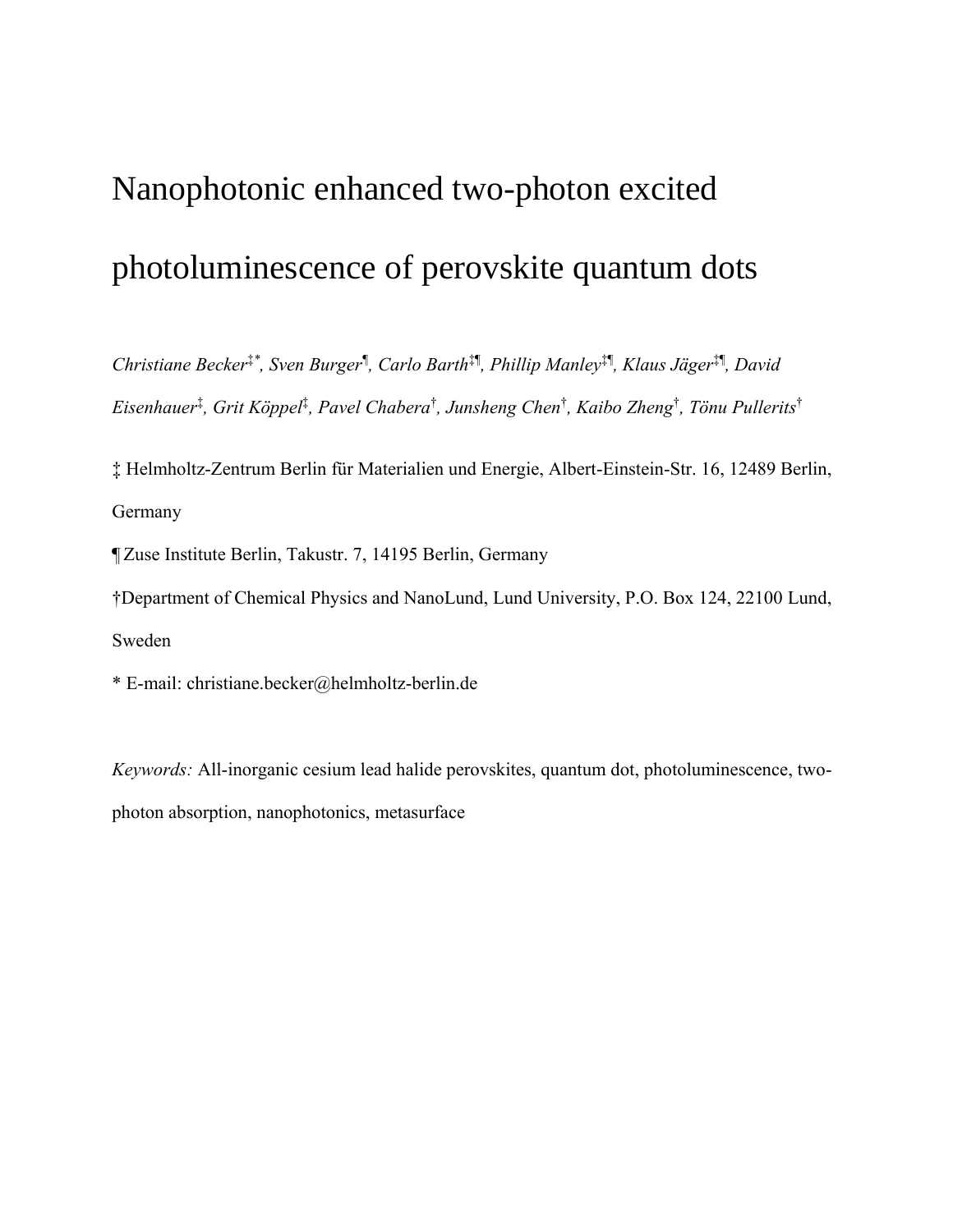## *Abstract*

All-inorganic CsPbBr<sup>3</sup> perovskite colloidal quantum dots have recently emerged as promising material for a variety of optoelectronic applications, among others for multi-photon-pumped lasing. Nevertheless, high irradiance levels are generally required for such multi-photon processes. One strategy to enhance the multi-photon absorption is taking advantage of high local light intensities using photonic nanostructures. Here, we investigate two-photon-excited photoluminescence of CsPbBr<sup>3</sup> perovskite quantum dots on a silicon photonic crystal slab. By systematic excitation of optical resonances using a pulsed near-infrared laser beam, we observe an enhancement of two-photon-pumped photoluminescence by more than one order of magnitude when comparing to using a bulk silicon film. Experimental and numerical analyses allow relating these findings to near-field enhancement effects on the nanostructured silicon surface. The results reveal a promising approach for significant decreasing the required irradiance levels for multiphoton processes being of advantage in applications like low-threshold lasing, biomedical imaging, lighting and solar energy.

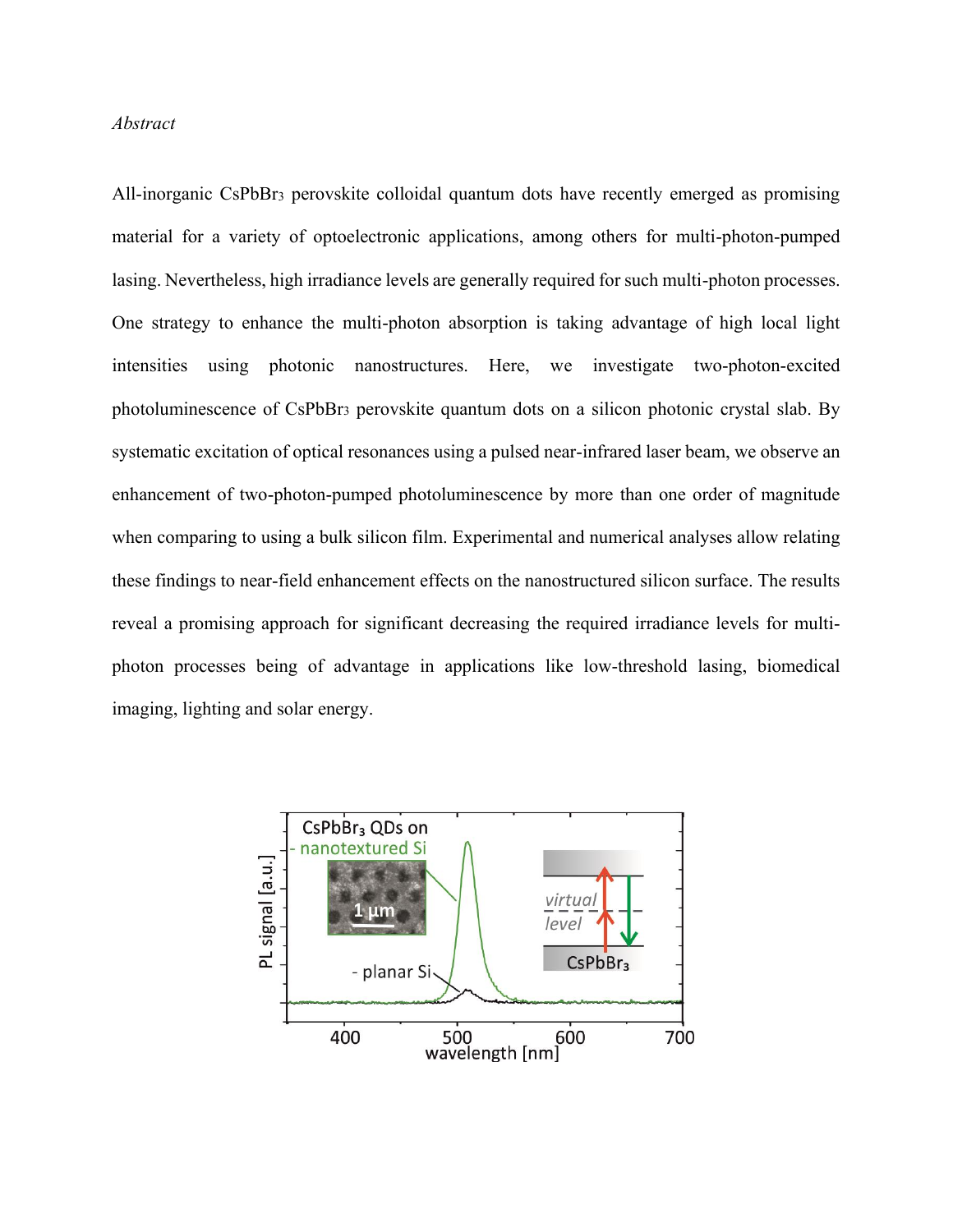All-inorganic perovskite lead halide semiconductors in the form of colloidal nanocrystals have recently caused a stir as an excellent class of materials for optoelectronic applications [1, 2, 3, 4, 5]. Their advantages range from extremely high photoluminescence efficiencies up to 90%, narrow and tunable emission spectra, facile solution deposition on arbitrary substrates, to the presence of surface-capping ligands for further electronic and optical adjustments. An additional feature of this material family stimulated developments in the field of multi-photon optics: Nanocrystals based on all-inorganic cesium lead bromide (CsPbBr3) perovskite colloidal quantum dots exhibit a large two-photon absorption cross section in the order of  $2.10^5$  GM [6, 7, 8, 9], inspiring applications on low-threshold multi-photon pumped stimulated emission [6] and lasing [7, 10]. However, multiphoton absorption involving virtual energy levels is generally weak compared to single photon processes and scaling in *n-*th order with excitation intensity, with *n* being the number of absorbed photons [11]. One strategy to enhance the interaction of light with absorbing and photoluminescent species is taking advantage of high local light intensities using metallic (plasmonic) or dielectric (photonic) nanostructures [12]. For instance, photon upconversion by triplet-triplet annihilation or using lanthanide-doped nanophosphors can be enhanced by plasmonic nanostructures [13, 14, 15, 16], partly also in combination with photonic crystal structures [17]. While plasmonic nanostructures have to be carefully designed in order to avoid plasmonic absorption losses in the relevant spectral windows of the device, high refractive index dielectric photonic nanostructures enable reduced dissipative losses and large resonant enhancements [18, 19]. Using twodimensional photonic crystal slabs, for instance, near-field enhancement effects can cause a significant boost of the (linear) photoluminescence emission from colloidal quantum dots [20, 21]. As a consequence, such two-dimensional nanostructures have become a widely used platform in the field of biosensing and microscopy [22]. Here, the near-field enhancement originates from the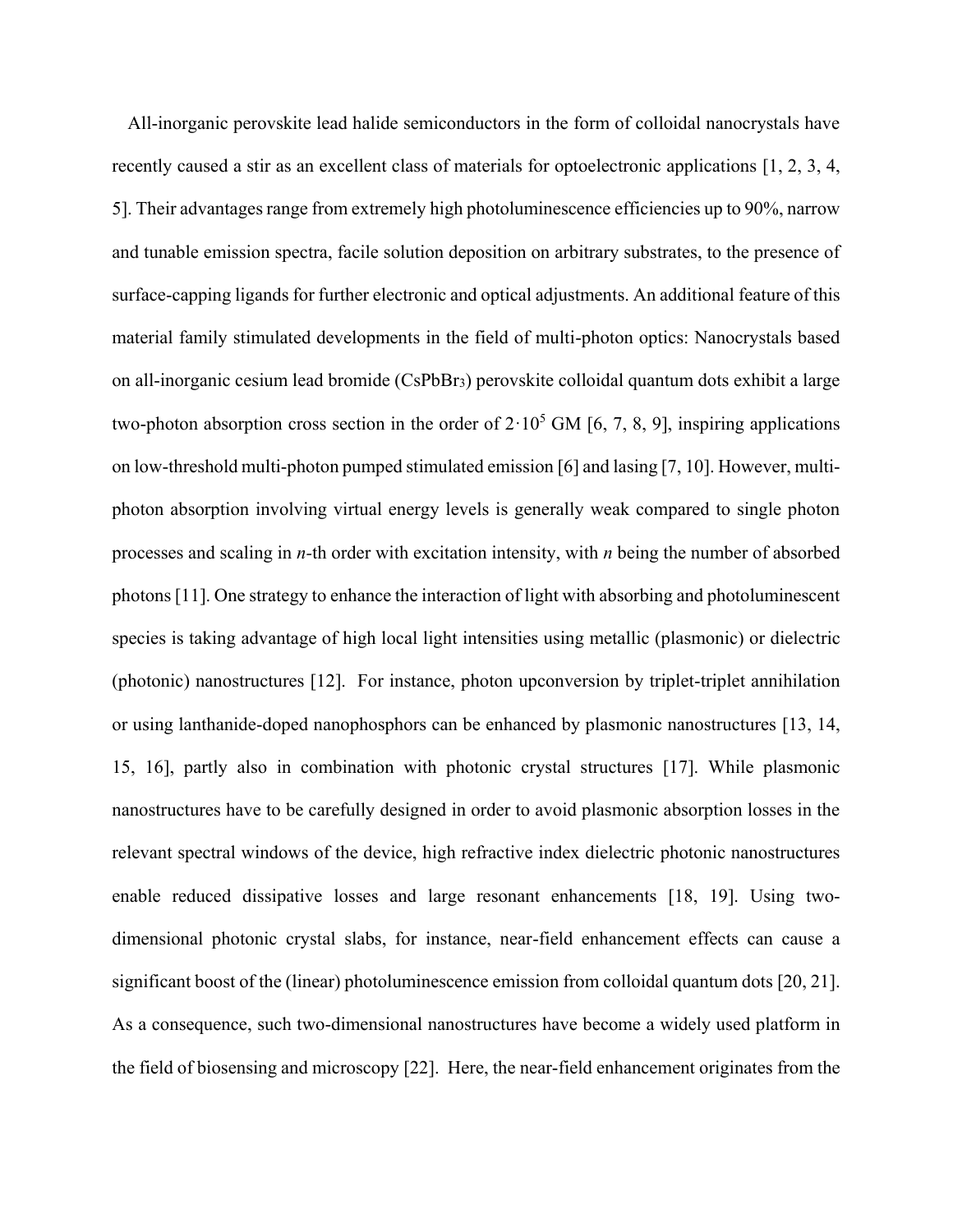excitation of leaky photonic crystal modes spatially overlapping with the emitters, which were directly attached to the nanostructured surface. This experimental configuration - with the propagation direction of light close to the normal of the photonic crystal slab (and not parallel like in many other photonic crystal applications) - very much resembles the current hot topic of dielectric metasurfaces [19].

In this study, we investigate the two-photon excited photoluminescence of CsPbBr<sub>3</sub> perovskite quantum dots with 9.4 nm size interacting with the leaky modes of a silicon photonic crystal slab in hexagonal nanohole geometry with a lattice constant of 600 nm. For fabrication of the silicon nanostructures, we apply scalable techniques involving nanoimprint lithography and thin-film growth methods. CsPbBr<sup>3</sup> perovskite quantum dots are synthesized by using a method developed by Kovalenko and co-workers [1, 23], and deposited by drop-casting on the silicon nanostructures. By tuning angle of incidence  $(0^{\circ} - 50^{\circ})$  and wavelength  $(900 - 1000 \text{ nm})$  of a pulsed near-infrared laser beam we systematically excite resonance modes of the silicon photonic crystal slab. We measure the two-photon pumped photoluminescence of the CsPbBr<sup>3</sup> quantum dots deposited on (i) the silicon photonic crystal slab and (ii) a bulk silicon film. Numerical simulations based on the finite element method relate enhanced photoluminescence in case of the photonic crystal slab to near-field enhancement effects on the nanostructured silicon surface.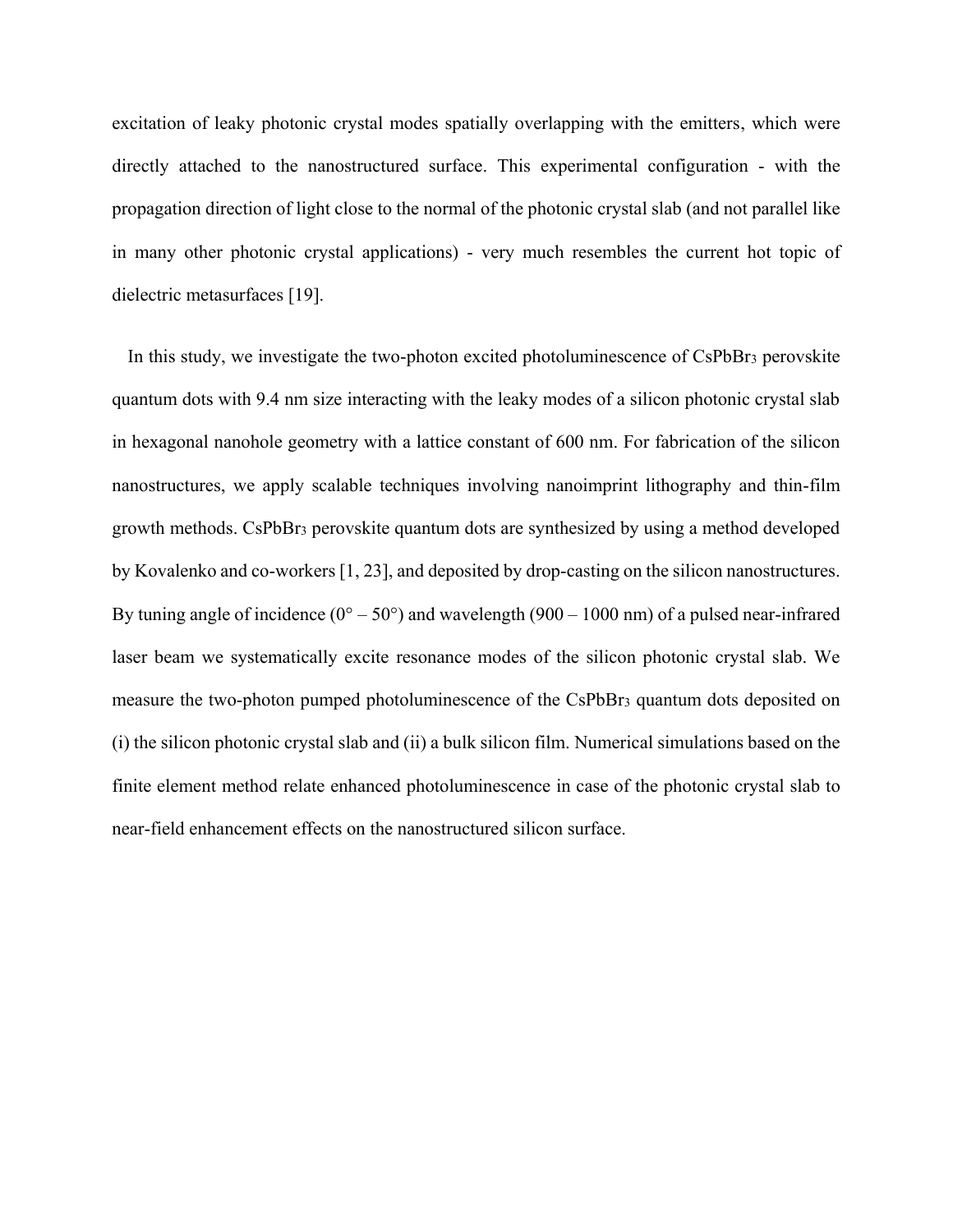

**Figure 1.** Sample description. a) Scanning electron microscope (SEM) image of the silicon nanohole array layer (thickness: 115 nm, hexagonal lattice constant: 600 nm, hole diameter: 365 nm) on glass substrate without (upper part of the image) and with (lower part of the image) drop-casted CsPbBr3 perovskite quantum dot coating. White arrows indicate the high symmetry directions of the hexagonal lattice of the photonic nanostructure. The scale bar applies to both SEM image parts. b) Cross section SEM image with the quantum dot containing layer illustrated in green. c) Schematic of the sample geometry with the quantum dots deposited on nanotextured (left part) and planar (right part) silicon layer as reference (not to scale). d) Absorption (Abs) and photoluminescence (PL) spectra of the CsPbBr<sub>3</sub> quantum dots in toluene solution.

For our experiments on nanophotonically enhanced two-photon excited photoluminescence, we use a glass substrate coated by a silicon thin film with 115 nm thickness exhibiting hexagonally arranged cylindrical air holes, 600 nm lattice constant and 365 nm hole diameter radius. Details on the fabrication process based on nanoimprint lithography, physical vapor deposition of silicon, and thermal solid phase crystallization, allowing for nanopatterning of silicon layers on areas up to  $5 \times 5$  cm<sup>2</sup>, are given in the Methods section as well as in references [24, 25, 26]. The upper part of Fig. 1a shows a scanning electron microscope image of the silicon nanohole array. White arrows indicate the two high symmetry directions of the hexagonal lattice,  $\Gamma$  – K and  $\Gamma$  – M. We recently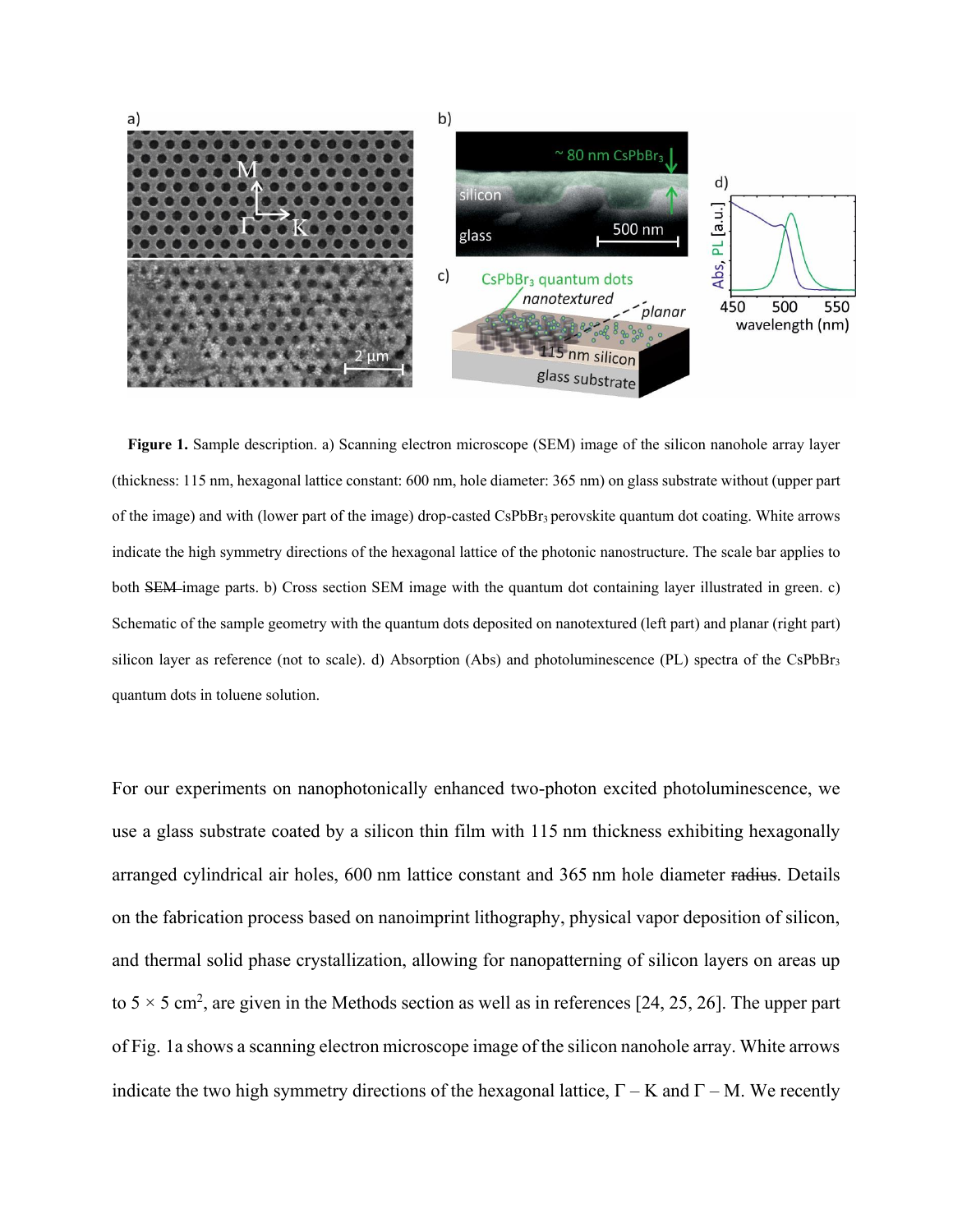demonstrated numerically and experimentally that such nanopatterned silicon layers form an excellent platform for nanophotonic enhancement of the linear one-photon excited photoluminescence of lead sulfide quantum dots [21]. The underlying mechanism is the systematic excitation of leaky modes of the nanopatterned silicon film by tuning wavelength and angle of incidence of the exciting beam [27]. These leaky modes can exhibit strongly increased electric field energy densities close to the nanostructure surface. Fluorescent species located within the leaky mode volume, i.e. attached to the surface of the nanostructures, show significantly enhanced emission in this case. The aim of the present study is to use such local field enhancement to increase the two-photon pumped photoluminescence of all-inorganic CsPbBr<sub>3</sub> perovskite colloidal quantum dots. As two-photon absorption involving a virtual energy level scales quadratically with intensity, we expect the effect of local field enhancement on the photoluminescence being significantly larger than in the case of linear absorption. We coated the nanopatterned silicon layer by 9.4 nm size CsPbBr<sup>3</sup> perovskite colloidal quantum dots by drop-casting from toluene solution (see Fig. 1a, lower part). The quantum dots were prepared by using hot-injection method. A Csoleate solution was injected into PbBr<sup>2</sup> solution at 180℃. Figure 1b depicts the cross section of the sample, pointing out that the quantum dot containing layer fills up the holes of the photonic crystal structure and exhibits a thickness around 80 nm on planar areas of the sample. The variation of the thickness when measuring at different positions of the sample is around  $\pm 20$  nm. Considering a 1-2 nm capping on the quantum dots this corresponds to about 7 monolayers and a concentration of about 5 to  $6 \cdot 10^{12}$  cm<sup>-2</sup>. (Please refer to the Methods Section for details on the concentration calculation.) A schematic drawing of the resulting sample geometry is shown in Fig. 1c (not to scale). A stripe of flat silicon at the edge of the sample serves as reference for the photoluminescence measurements. Hence, the bulk silicon film is placed on the same glass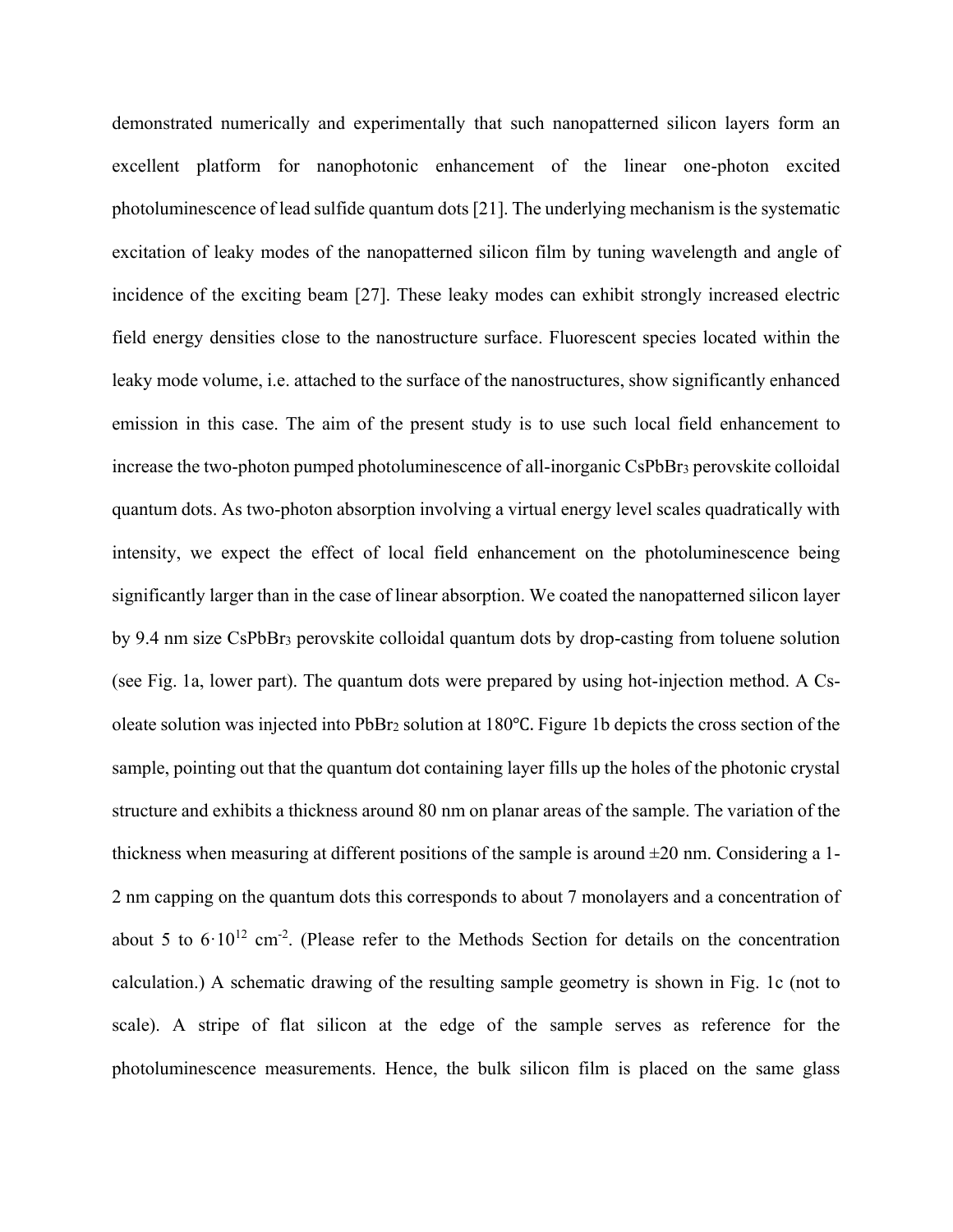substrate, has the same thickness, and has experienced the same processing sequence during fabrication like the nanopatterned film, only the nanohole pattern is missing. Scanning electron microscopy images reveal that the drop-cast CsPbBr<sup>3</sup> quantum dot coating is equivalent on both, nanopatterned and bulk, areas of the silicon film and no significant difference of density and thickness is observed (see Fig. S1 in Supporting Information). Figure 1d exhibits absorption and photoluminescence spectra of the CsPbBr<sup>3</sup> perovskite quantum dots in toluene solution. The photoluminescence peak is centered at 508 nm and exhibits a bandwidth of about 20 nm.



**Figure 2.** Optical properties. **(a)** Experimentally measured angular resolved reflectance *R* of the silicon nanohole array layer on glass substrate with drop cast CsPbBr<sub>3</sub> perovskite quantum dot coating (depicted in Fig. 1a, lower part) using TE-polarized light. The angle of incidence is varied from the surface normal towards the  $\Gamma - K$  direction of the hexagonal lattice. The grey box marks the data range selected for analysis by optical simulations. **(b)** Respective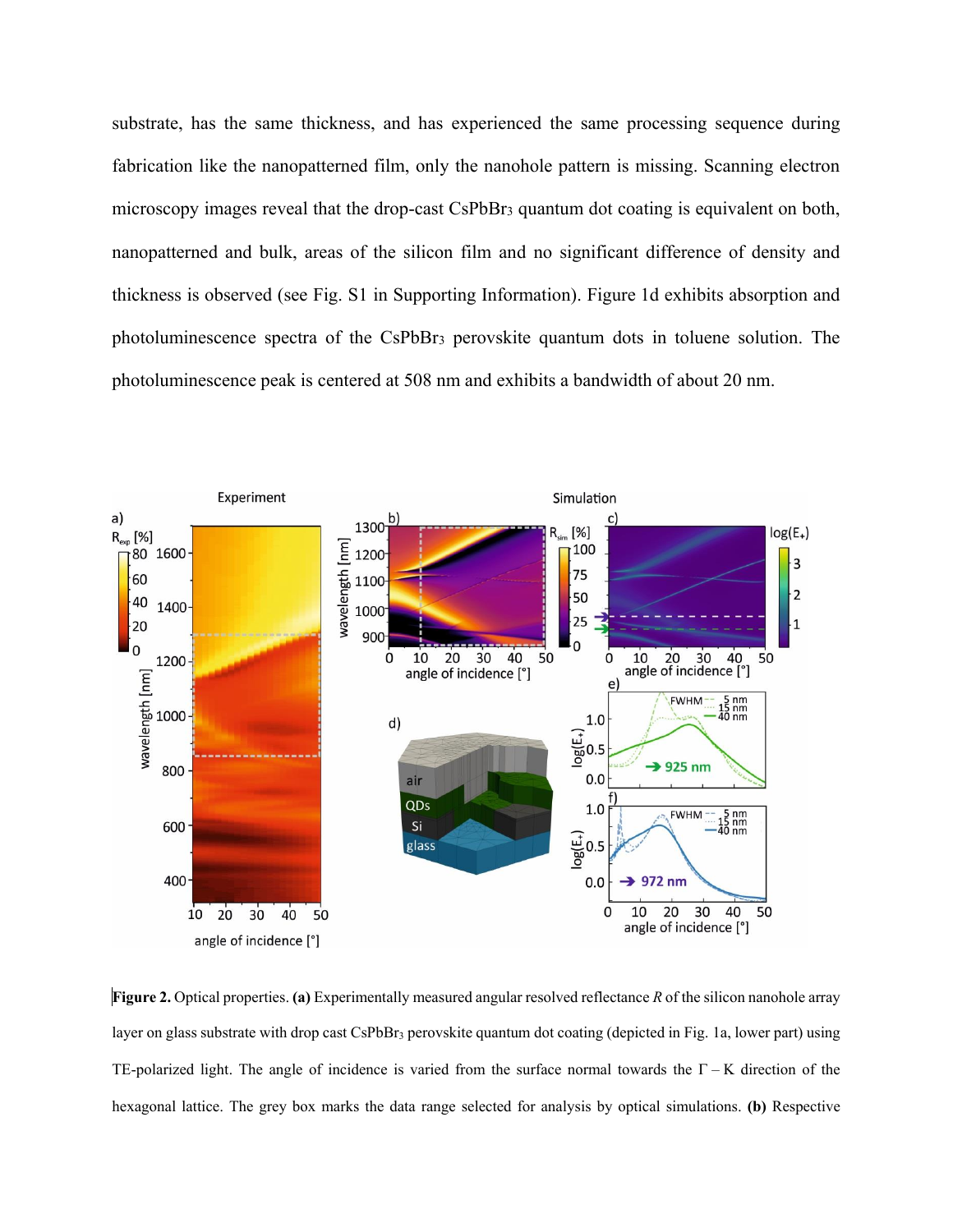simulated angular resolved reflectance assuming an effective QD-containing layer of 80 nm thickness with effective refractive index  $n_{\text{eff}}$  = 1.7 covering a silicon photonic crystal slab on glass. Leaky modes appear as resonances in the reflectance spectra. **(c)** Simulated electric field energy enhancement  $E_{+}$  in the CrPbBr<sub>3</sub> quantum dot containing layer illustrated on a logarithmic color scale. Arrows and dashed lines indicate the two center wavelengths used for excitation, 925 nm (green) and 972 nm (blue). **(d)** Unit cell of the sample geometry used for the optical simulations (some parts cut away for a better visibility of the cross section). **(e)** and **(f)** Mean field energy enhancement logarithmically displayed assuming Gaussian excitation profiles with center wavelengths 925 nm and 972 nm, respectively, for different FWHM as indicated.

Reflectance spectra are commonly used to investigate photonic band structures in periodically patterned media [27, 28]. Sharp features in such spectra correspond to the excitation of leaky resonance modes. These leaky modes can couple to external light and can exhibit strong near-field enhancement effects close to the surface of the photonic nanostructures [20, 26, 21]. Figure 2a shows the experimentally measured reflectance of the silicon photonic crystal slab in hexagonal nanohole geometry with 600 nm lattice constant, coated by a CsPbBr<sub>3</sub> quantum dot layer as depicted in the lower part of Fig. 1a, as function of wavelength and angle of incidence. The incident light was linearly polarized normally to the plane of incidence (TE-polarized) and the angle was tilted with respect to the  $\Gamma$ -K direction of the hexagonal lattice up to 50 $\degree$ . In this limited range of incident angles, we do not expect strongly differing extensions of modes out of the photonic crystal plane for TE and TM modes. (The latter can have a larger out-of-plane extension particularly at grazing incidence.) Resonant features in reflectance changing their spectral position for varying incident angle are clearly visible at wavelengths larger than approximately 600 nm. While in near infrared the resonant features are well distinguishable, the density of features becomes higher towards shorter wavelengths. This can be explained by the high density of modes in the photonic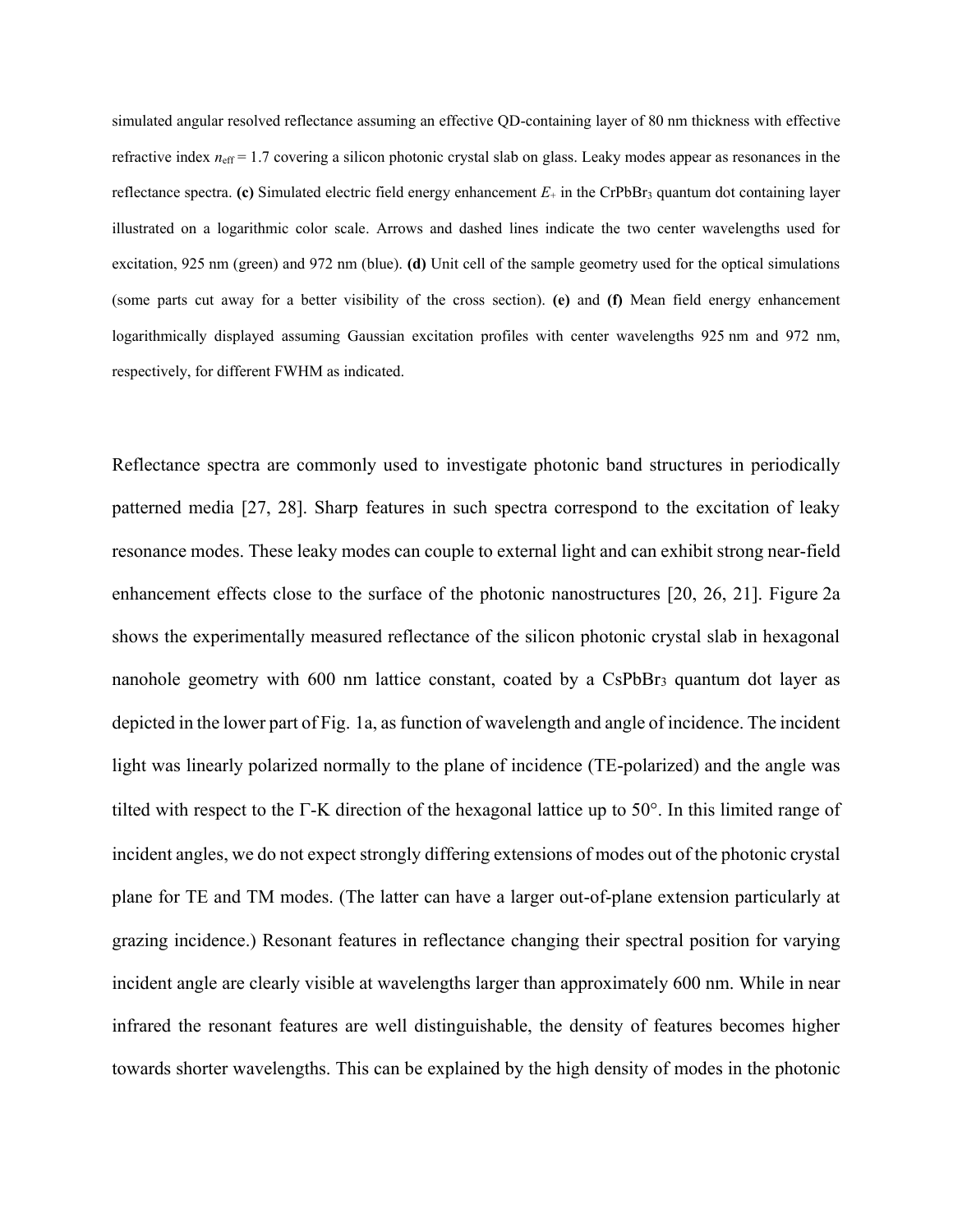band structure at higher energies (i.e. shorter wavelengths). For wavelengths even shorter than 600 nm the sharp angular dependent resonant features vanish and only a broad angularindependent feature remains. As the absorption coefficient of the silicon is already quite high in that spectral region the penetration depth of the light becomes small. For 508 nm, the wavelength of quantum dot emission, the penetration depths is below 1 µm and hence similar to the photonic crystal periodicity. Coherent effects involving many photonic crystal periods are therefore not expected, explaining the missing resonances in the reflectance spectrum. Figure 2b depicts the respective numerical results calculated using a time-harmonic finite-element Maxwell solver (JCMsuite [29]) with plane wave excitation corresponding to the direction of incidence, wavelength and polarization. We numerically describe the sample geometry as shown in Fig. 2d by a hexagonal unit cell consisting of a glass subspace (blue), a silicon nanohole-layer (dark grey), which is conformally covered with a CsPbBr<sub>3</sub> quantum dot coating (green) with 80 nm thickness and with effective refractive index  $n_{\text{eff}} = 1.7$ . The effective refractive index was estimated by porosity analysis of scanning electron microscopic images, the extrapolated refractive index of bulk CsPbBr<sub>3</sub>  $n_{\text{CsPbBr}} \sim 2.2$  [30] at a wavelength of 950 nm. The effective refractive index  $n_{\text{eff}}$  was further refined by comparison of experimental and numerical angular resolved reflectance maps, Fig.2a versus Fig. 2b, for different values of *n*eff. (Please see Fig. S2 in the Supporting Information for further simulated reflectance maps assuming different effective refractive indices.) We observe broad resonances with high reflectance in both, experiment and simulation, for instance, the resonance progressing from  $\lambda \sim 1050$  nm for  $\theta = 0^{\circ}$  towards  $\lambda \sim 860$  nm for  $\theta = 40^{\circ}$ , and the resonance progressing from  $\lambda \sim 1140$  nm for  $\theta = 0^{\circ}$  towards  $\lambda \sim 1350$  nm for  $\theta = 50^{\circ}$ . The sharp features clearly visible in the simulations, are less pronounced in the experimental data but still discernible and found at similar positions as in the simulations. We hence conclude that the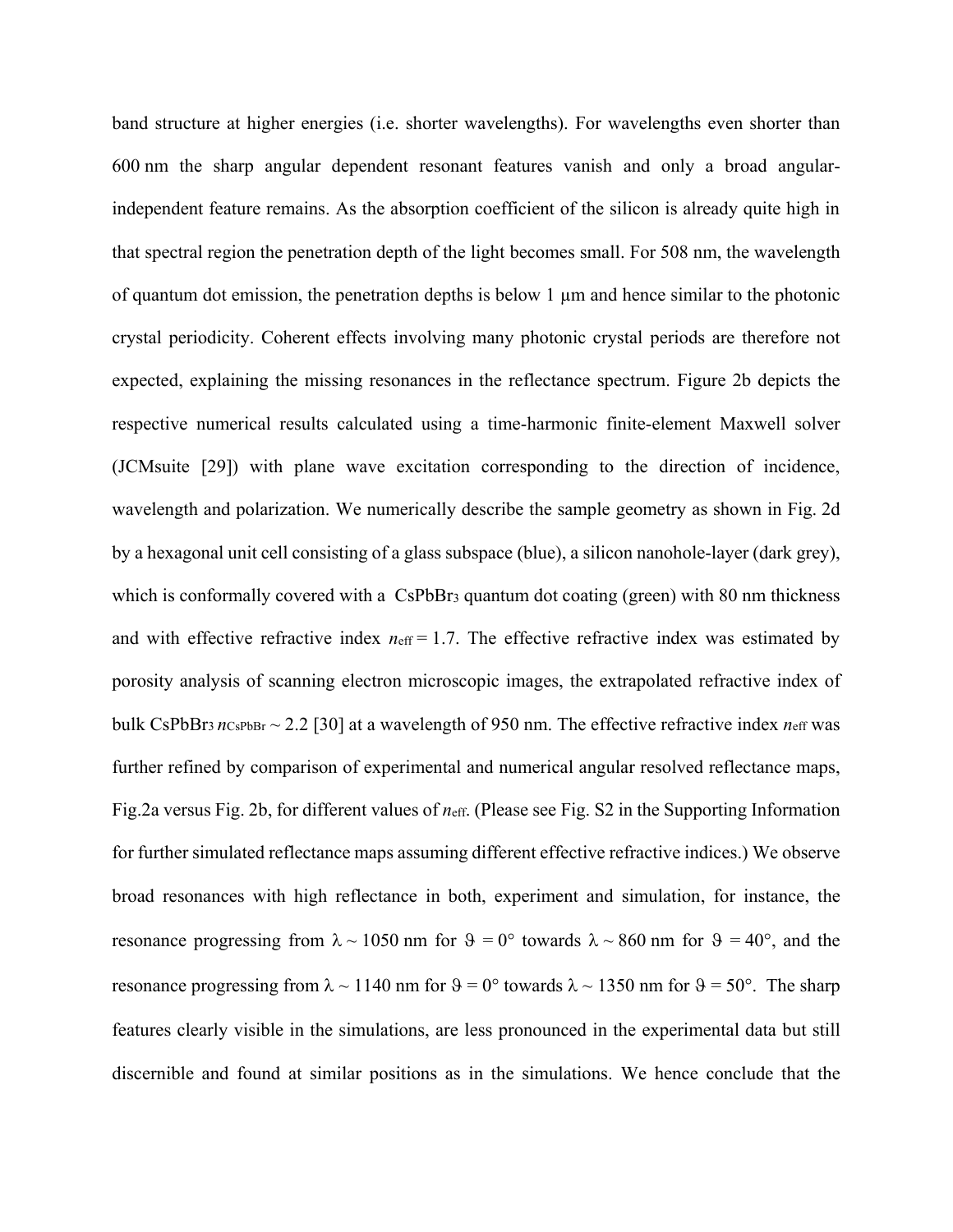experimental-numerical agreement justifies qualitative numerical predictions. In order to estimate the local near-fields, which are expected to affect the drop-cast CsPbBr<sup>3</sup> quantum dots, we defined the quantity  $E_{\pm}$  describing the local electric field energy enhancement in the vicinity of the silicon nanostructure (Fig. 2c).  $E_{+}$  is determined by integrating the electric field energy density distribution  $u(\mathbf{r})$  over the volume of the CsPbBr<sub>3</sub> quantum dot coating. The electric field energy density distribution is given by  $u(\mathbf{r}) = \frac{1}{4}$  $\frac{1}{4}$  **D(r)E(r)**, where **D(r)** is the dielectric displacement field and  $E(r)$  the electric field. Subsequently, the field energy is normalized to the energy of the incident plane wave in the same volume V in a bulk medium  $U_{pw} = \frac{1}{4}$  $\frac{1}{4} \epsilon_0 \epsilon_r |\mathbf{E}|^2 V$ , with  $\epsilon_r = n_{\text{eff}}^2$ . The value of *E*<sup>+</sup> can therefore be regarded as quantity for the linear intensity enhancement affecting the drop-cast CsPbBr<sup>3</sup> quantum dots located on the silicon nanostructure.

Photonic crystal structures can affect the emission of quantum dots by several mechanisms [31, 32]: (i) absorption enhancement of the exciting light, (ii) out-of-plane extraction enhancement of the emitted light, i.e. distinct directions with enhanced light emission [33, 3], an effect often discussed in the context of light emitting diodes [3, 3], and (iii) changes of the spontaneous emission rate (Purcell effect). In our experiment design, effect (ii) and (iii) are expected to play a minor role because of the above-mentioned high absorption of silicon at the emission wavelength (508 nm). The low penetration depth of light suppresses photonic band structure effects. Mechanism (i), however, is relevant in our experiments as excitation takes place at near infrared wavelengths with low absorption in the silicon and a penetration depth much larger than the photonic crystal dimensions  $(d_{\text{Si},\lambda=900nm} \sim 50 \,\mu\text{m})$ . For more details on ruling out emission/extraction effects please also see Fig. S3 in the Supporting Information showing that the local field energy enhancement E+ does not reach values significantly larger than 1 in the range of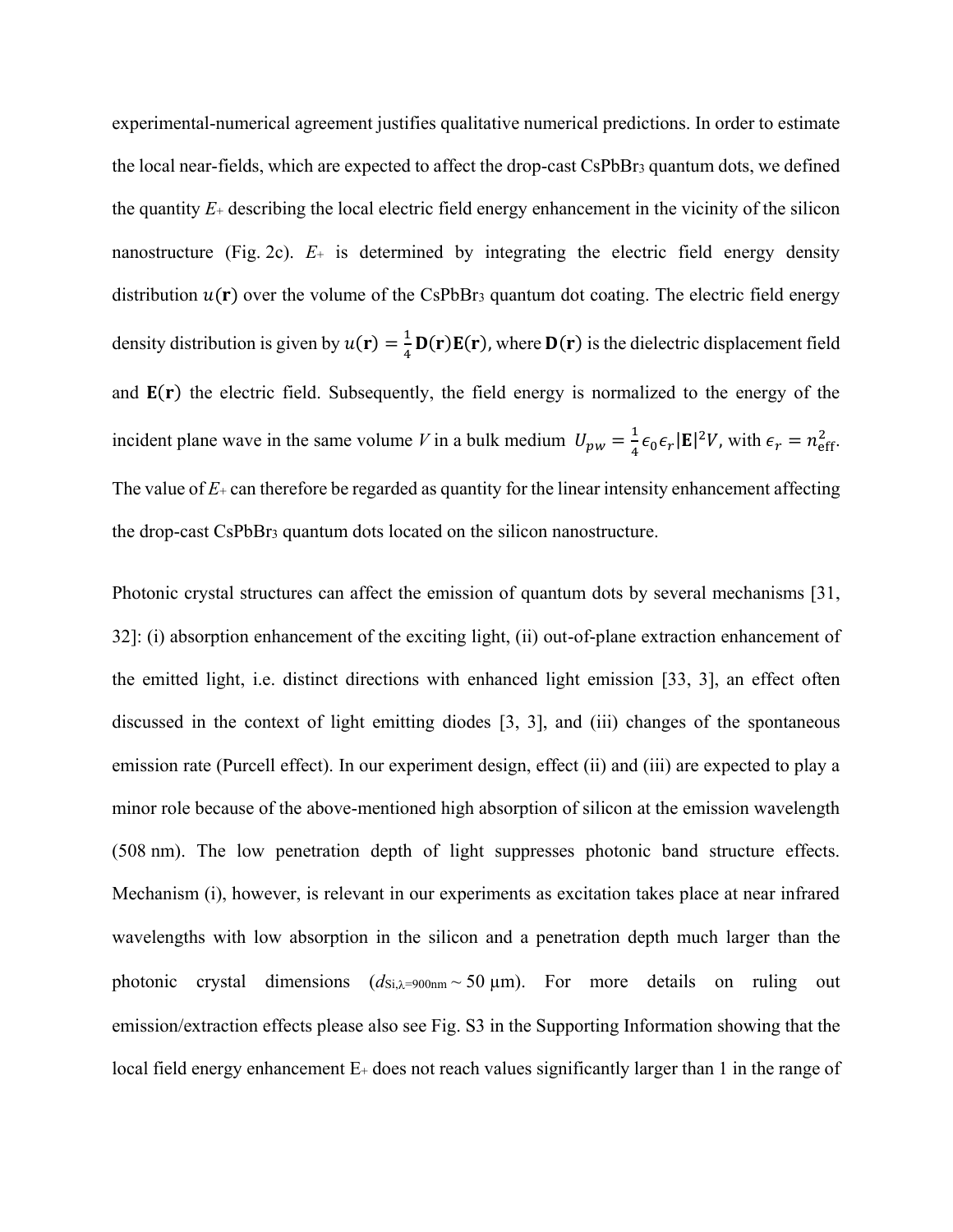the emission wavelength (508 nm). For our experiments, we regard the excitation regime ranging from about 900 nm to 1000 nm as most significant, as for wavelengths larger than 1000 nm the perovskite quantum dots do not evince two-photon-absorption and for wavelengths below 900 nm the absorption of the crystalline silicon becomes noticeable such that leaky mode induced effects like near-field enhancements start decreasing [26]. Therefore, the resonances crossing the excitation regime ranging from about 900 nm to 1000 nm are most relevant for our experiments, e.g. the above mentioned broad resonance starting at a wavelength of 1050 nm at normal incidence and proceeding to smaller wavelengths for larger angles. Colored arrows and dashed lines indicate the two excitation center wavelengths chosen in this study (925 nm and 972 nm). At a wavelength of 925 nm a sharp and a broad resonance appear at an incident angle between 20° and 30°. For a wavelength of 972 nm also a sharp ( $\sim$ 5°) and a broad ( $\sim$ 18°) resonance is crossed. In the resolution of the simulations ( $\Delta \lambda = 1$  nm and  $\Delta^{\circ} = 0.25^{\circ}$ ) this would correspond to  $E_{+}$  enhancement factors up to 1000 for the sharp and up to 10 for broad resonances, respectively. However, in our experiments the excitation laser has a broad spectrum with FWHM up to 40 nm such that the interaction with sharper leaky mode resonances occurring in the same wavelength frame will be significantly diminished. In order to account for a realistic laser excitation spectrum, Fig. 2e and 2f depict *averaged* cuts through the *E*<sup>+</sup> field energy enhancement map assuming Gaussian excitation profiles with different FWHM (as indicated) at center wavelengths 925 nm and 972 nm, respectively. While for the narrow excitation spectra the sharp photonic crystal resonances can still be resolved, at FWHM = 40 nm the broad resonances dominate the enhancement. For such a broad excitation profile the maximum achievable field energy enhancement *E<sup>+</sup>* amounts to around 7.5 and 5.8 for a center wavelength of 925 nm and 972 nm, respectively. Assuming a quadratic intensity dependence of two-photon excited photoluminescence, enhancement factors in the order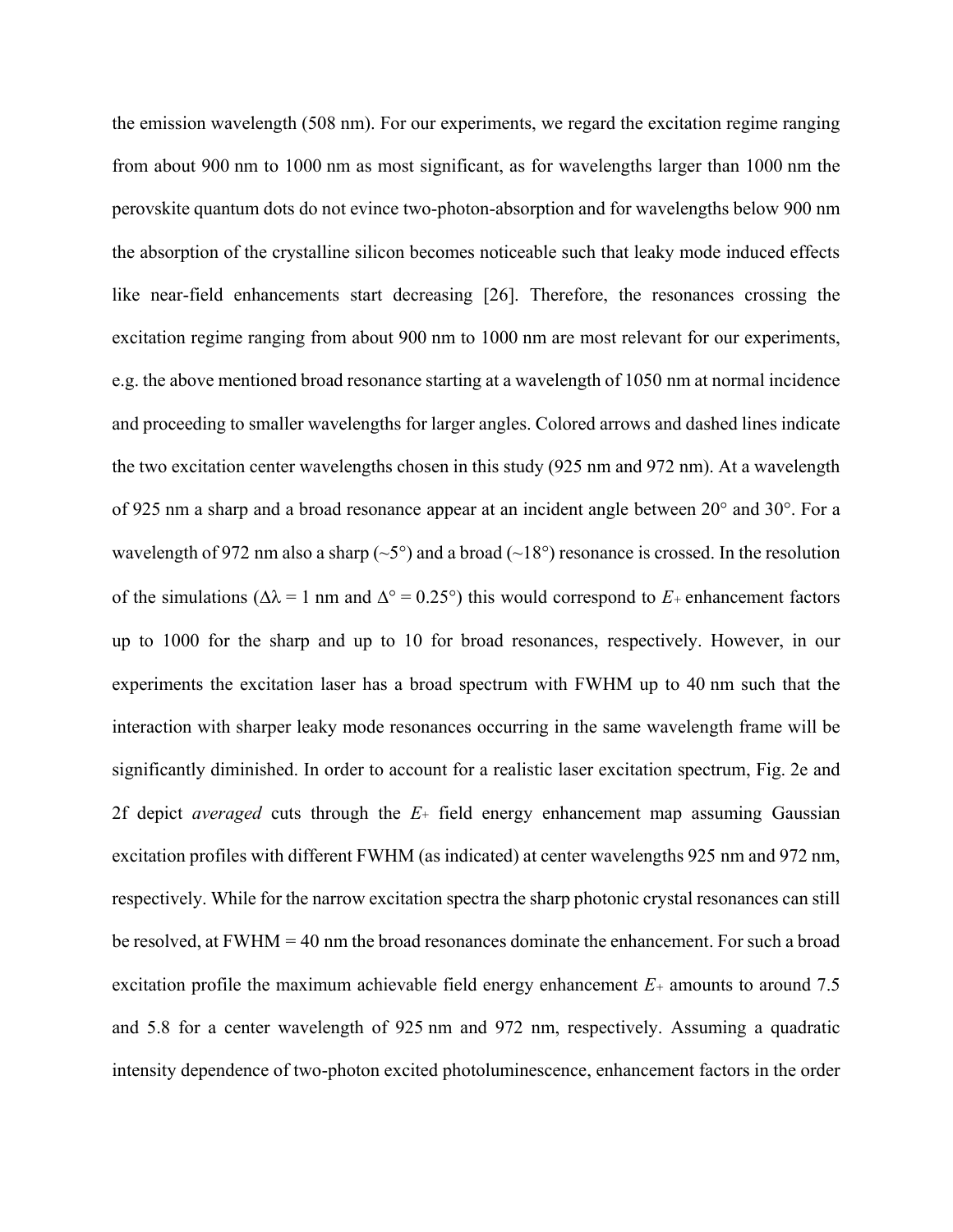of 33 to 56 seem to be possible. The photonic crystal design hence targeted on the existence of a well-distinguishable photonic crystal mode in the wavelength range between 900 nm and 1000 nm with spectral width comparable to the width of the excitation laser spectrum. Naturally, the spectral position of photonic crystal resonances can be adjusted by changing the geometrical parameters like period, hole diameter and layer thickness. In our fabrication procedure the change of the first two parameters (period, hole diameter) is quite elaborate as new master structures have to be produced before replication by nanoimprint lithography. However, the parameter "layer thickness" is easily accessible in our process sequence. Therefore, we optimized the photonic crystal structures by tuning the silicon layer thickness. It turned out that a silicon photonic crystal slab with period 600 nm, hole diameter of 365 nm and a layer thickness below 130 nm excellently meets the design objective. For more details on photonic crystal design please see Fig. S4 in the Supporting Information.

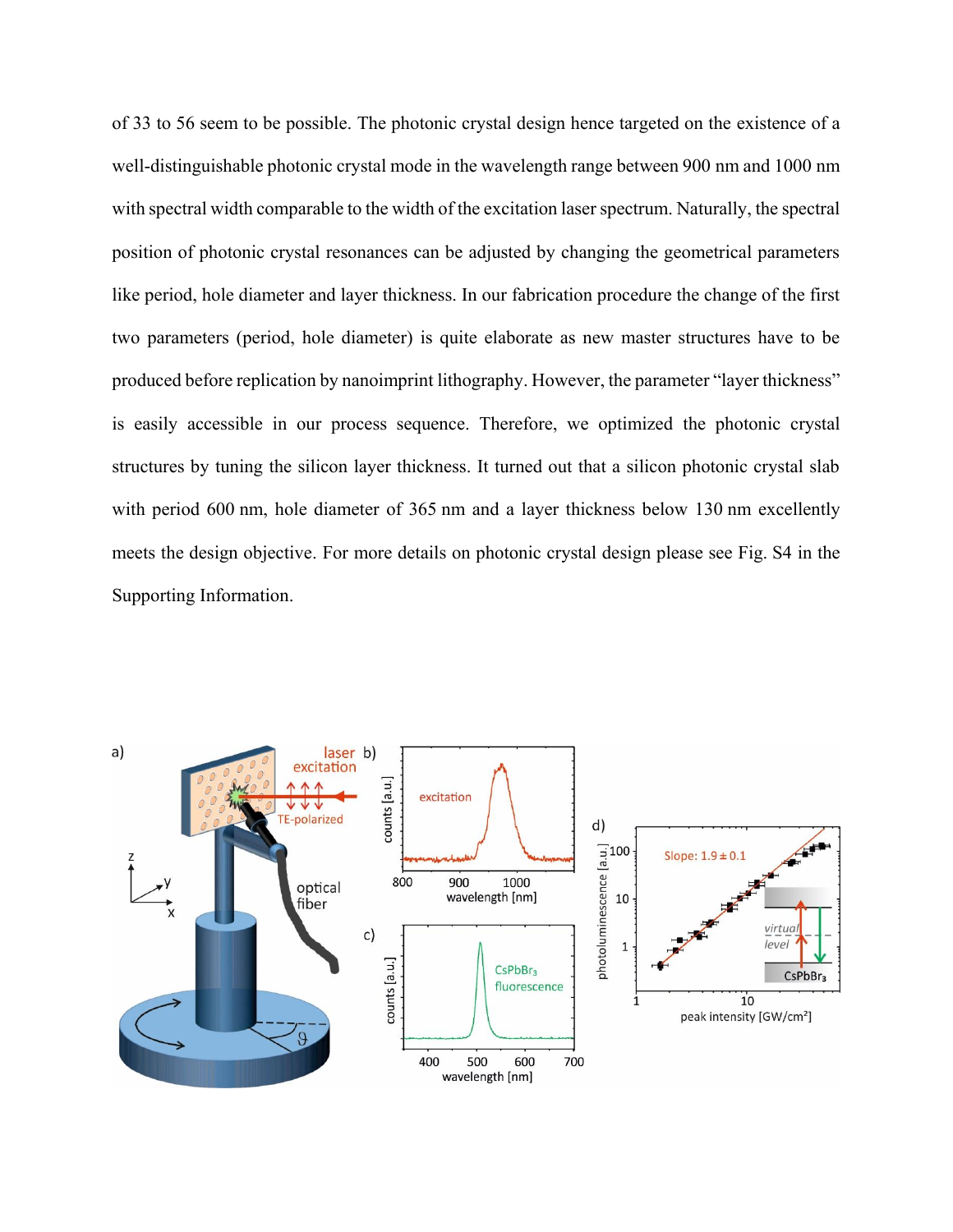**Figure 3.** Experimental details of the angular resolved two-photon absorption experiment. **(a)** Schematic of the pivoted sample holder, enabling excitation by two-photon absorption at tunable incident angle 9. During rotation, the optical fiber collecting the photoluminescence is fixed with respect to the measurement spot, always facing the sample surface at normal incidence in *xy*-plane and at 45° in relation to the vertical *z*-direction. **(b)** Example excitation spectrum of the incident laser beam. **(c)** Example CsPbBr<sup>3</sup> photoluminescence spectrum. **(d)** Photoluminescence intensity of  $CsPbBr<sub>3</sub>$  quantum dots on nanostructured silicon as a function of excitation intensity for an excitation at normal incidence and at  $\lambda_{ext}$  = 925 nm. The inset shows the energy level diagram of excitation and photoluminescence of the two-photon absorption experiment.

For controlled excitation of leaky modes of the silicon photonic crystal slab we built a pivotable sample holder as sketched in Fig. 3a. The sample holder allows to adjust the angle 9 between sample normal and incident light beam from  $-20^{\circ}$  to  $+50^{\circ}$ . For excitation, we use pulsed, TEpolarized laser light tunable in the range from 900 nm to 1000 nm with a pulse length of around 80 fs and 1 kHz repetition rate. The excitation light is generated by using the second harmonic of the idler of an optical parametric amplifier (Topas, Light Conversion) which is pumped by a regenerative amplifier (Spitfire XP Pro) at 800 nm, 45 fs pulse length and 1 kHz repetition rate. The regenerative amplifier is seeded by a femtosecond oscillator (Tsunami, both Spectra Physics). An example spectrum of the excitation beam from the optical parametric amplifier is shown in Fig. 3b, here with a center wavelength of 972 nm and FWHM of 43 nm. Residual light at lower wavelengths from the optical parametric amplifier was suppressed by using appropriate filters. The excitation laser beam was loosely focused on the sample surface having there a spot diameter of around 500 µm. Therefore, local inhomogeneities on micrometer scale of the silicon photonic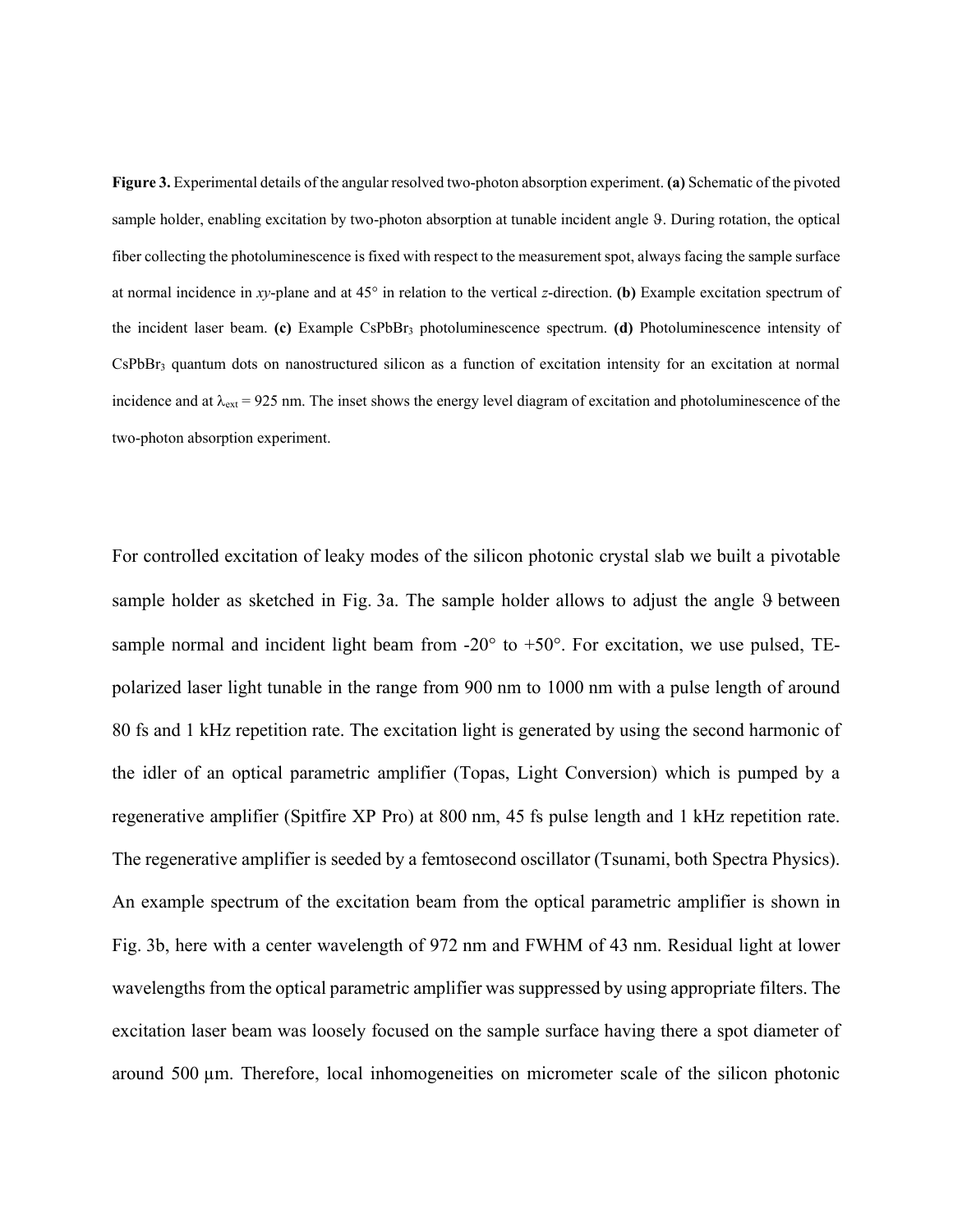nanostructures or the quantum dot distribution as observed in SEM images are effectively averaged out. The drop cast quantum dot coating also exhibits an inhomogeneity on several millimeter scale leading to a changing photoluminescence intensity when moving the sample by several millimeters. Therefore, we adjusted the position of the sample surface carefully such that the spot lies exactly on the rotation axis. This measure ensures a fixed spot position on the sample when rotating the sample over a wide range of rotation angles 9, only causing an enlargement of the spot size by  $1/\cos \theta$ , which is well below one millimeter. The optical fiber collecting the photoluminescence of the perovskite quantum dots was attached at a fixed position with respect to the light spot always facing the sample surface at normal incidence in *xy*-plane and at 45° in relation to the vertical *z*-direction (see Fig. 3a) even if the sample is rotated. As circumstantiated above and seen in Fig. 2a and Fig. S3, no extraction enhancement effect, i.e. distinct directions with enhanced light emission, is expected in the wavelength regime of photoluminescence around 508 nm. Therefore, we regard the photoluminescence emission of the CsPbBr<sup>3</sup> quantum dots on planar and nanotextured silicon films as isotropic in the half space above the silicon surface. Figure 3c shows an example spectrum of the light collected from CsPbBr<sub>3</sub> quantum dots on a nanotextured silicon film after excitation at 925 nm with a peak intensity of  $(17 \pm 3)$  GW/cm<sup>2</sup>. A detailed description of the excitation fluence determination is given in the Methods Section. The photoluminescence peak arising from the CsPbBr<sup>3</sup> quantum dots is clearly visible at center wavelength 508 nm with a FWHM of about 20 nm. In order to determine the intensity regime where the photoluminescence signal from the perovskite quantum dots predominantly arises from two-photon-absorption of the excitation laser beam we analyzed the intensity dependence of luminescence. Figure 3d shows the photoluminescence intensity as a function of the excitation laser intensity ( $\lambda_{\text{exc}}$  = 925 nm) on a log-log scale. For peak intensities below 17 GW/cm<sup>2</sup> the slope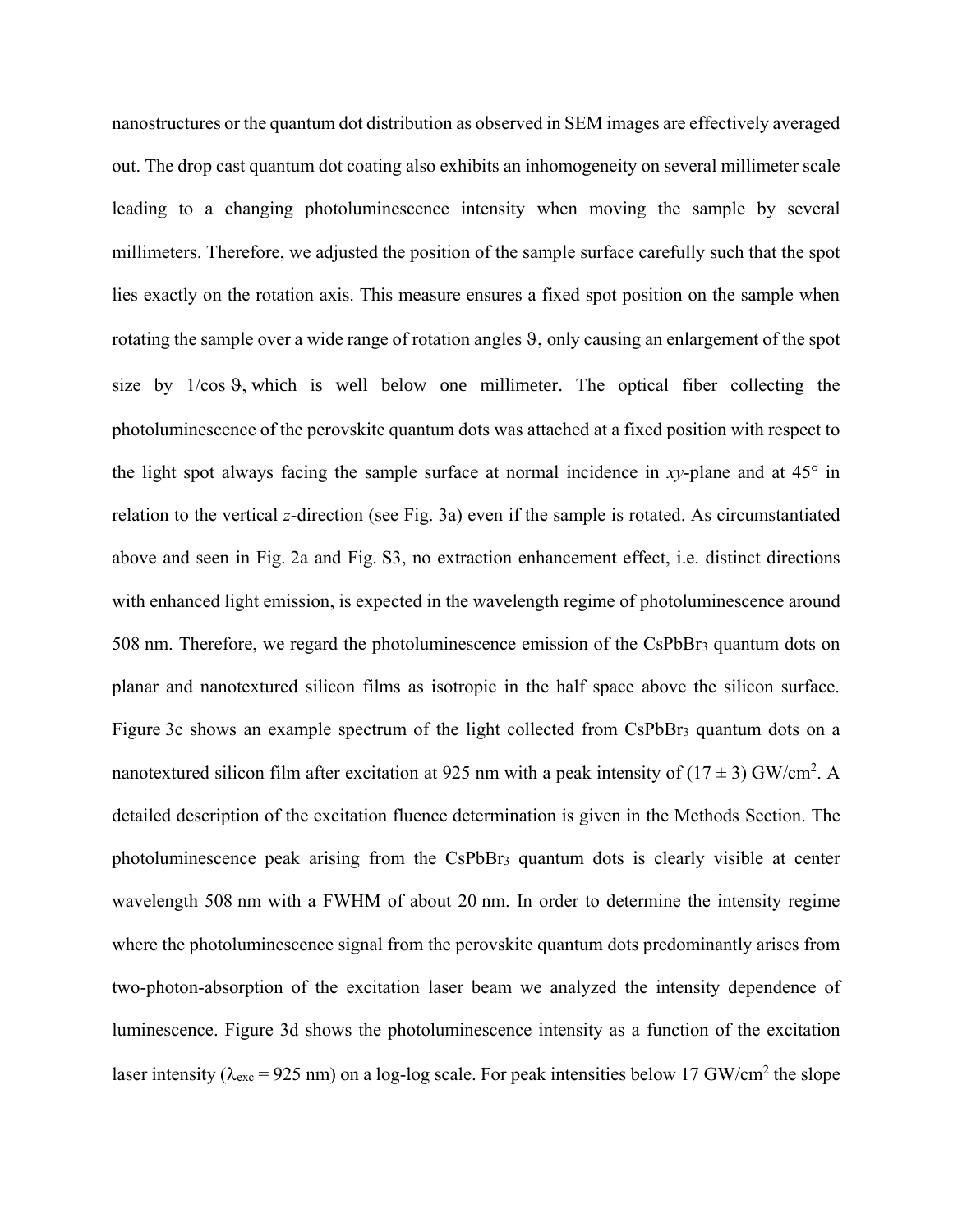of the curve is close to 2, i.e. we observe a nearly quadratic intensity dependency as expected for two-photon-absorption processes. The inset illustrates the respective energy level diagram. For higher excitation intensities, however, the photoluminescence increases sub-quadratically with intensity. This is an indication that Auger recombination processes start playing a role. Details on the fitting procedure and setting the upper intensity threshold are given in Fig. S5 in the Supporting Information. In order to rule out degradation of the perovskite quantum dots during the measurements we further performed stability stress tests at high irradiance levels: At very high intensities around 140 GW/cm<sup>2</sup> the perovskite quantum dot coating was burned. However, a longterm illumination with an intensity of 58 GW/cm<sup>2</sup> yielded no significant degradation of photoluminescence intensity within 12 minutes. We observed no degradation of photoluminescence intensity on a time scale of one day. However, after several weeks (samples stored in air ambient without laser illumination) photoluminescence was slightly decreased. No change of spectral position and width of the photoluminescence peak was observed, neither after several minute illumination (58 GW/cm<sup>2</sup>) nor after several weeks of storage in air ambient. Based on these stability tests we defined the experimental conditions in order to study the two-photon pumped photoluminescence of CsPbBr<sup>3</sup> quantum dots as follows: peak intensities are restricted to below 17 GW/cm<sup>2</sup> in order to rule out Auger recombination. Measurements have to be finalized within few days after the quantum dot coating has been drop cast on the silicon photonic nanostructure in order to rule out long-term degradation in air ambient, and series of measurements belonging together should be finalized in the order of several minutes.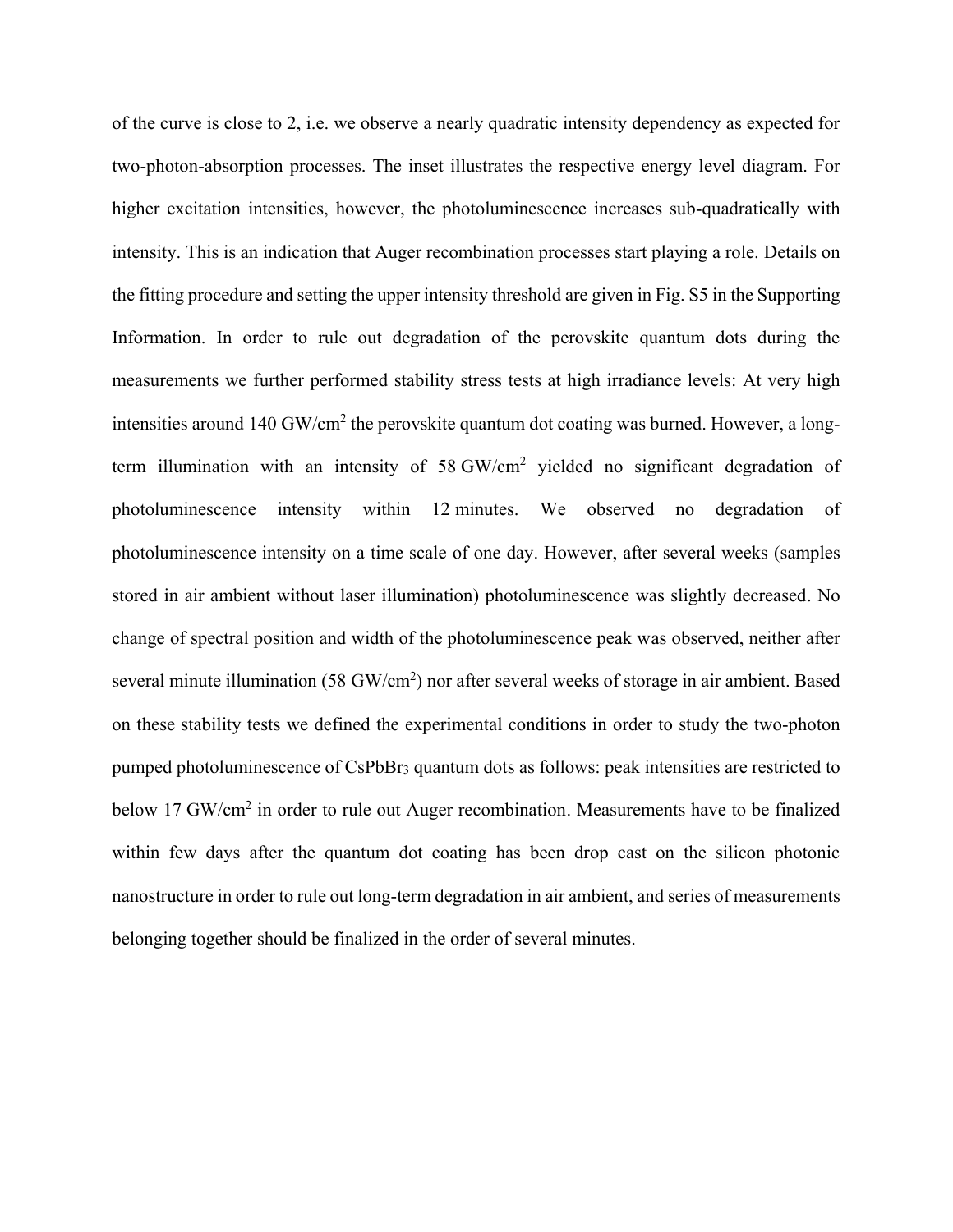

**Figure 4.** Photoluminescence of CsPbBr<sub>3</sub> quantum dots with 9.4 nm diameter drop-cast from solution on nanotextured and planar silicon films after excitation by two-photon absorption at intensity  $(17 \pm 3)$  GW/cm<sup>2</sup> with TE-polarized light. **(a)** Photoluminescence intensity, determined by a Gaussian fit of the photoluminescence peak centered at around 508 nm, as function of the incident angle in  $\Gamma - K$  direction of the photonic crystal for excitation at 925 nm (green) and 972 nm (blue), respectively. The excited CsPbBr<sub>3</sub> quantum dots are either located on a nanotextured silicon layer (filled symbols) or on a non-textured planar silicon layer (open symbols). In order to ensure the homogeneity of the CsPbBr<sub>3</sub> quantum dot coating on both surface morphologies, both measurement areas are located only few millimeters apart from each other. **(b)** Examples of photoluminescence spectra for excitation at  $\lambda_{\text{exc}} = 925$  nm and an incident angle of  $9 = 24^{\circ}$  in  $\Gamma$  – K direction (indicated in part (a) by a dashed line and circles) either with the excitation beam hitting CsPbBr<sub>3</sub> quantum dots located on a nanotextured area (green curve) or a planar area (black curve) of the silicon layer.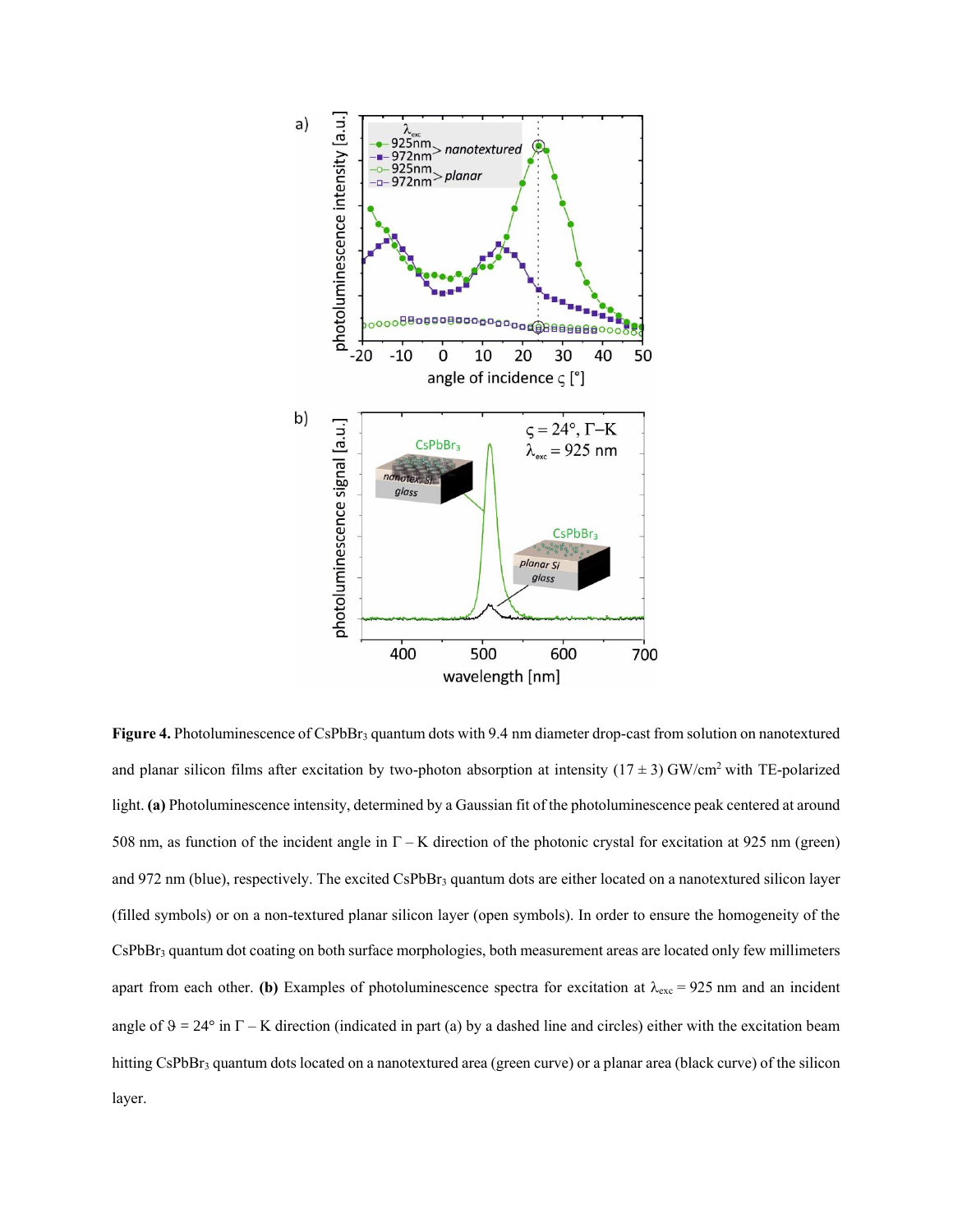We measured the intensity of the CsPbBr<sub>3</sub> quantum dot photoluminescence for a fixed excitation fluence corresponding to an intensity of  $(17 \pm 3)$  GW/cm<sup>2</sup> impinging the sample at normal incidence. The incident angle on the sample was varied from -20 $^{\circ}$  to 50 $^{\circ}$  with respect to the  $\Gamma$ -K direction of the hexagonally nanopatterned silicon film, with 0° corresponding to normal incidence. Figure 4a summarizes the results achieved for two different excitation wavelengths, 925 nm (green) and 972 nm (blue), with FWHM of 39 nm and 43 nm, respectively. The twophoton excited photoluminescence of CsPbBr<sup>3</sup> quantum dots located on a planar silicon film (open symbols) as well as on the nanopatterned silicon film (filled symbols) is shown. The peaks occur symmetrically with respect to normal incidence at 0°, which is a strong indication for the involvement of leaky modes of the nanopatterned silicon film. A resonance occurring at a particular angle  $+X^{\circ}$  is expected to be also present at an incident angle of  $-X^{\circ}$  due to the mirror symmetry of the hexagonal photonic lattice. The incident angle dependent photoluminescence of the quantum dots on the bulk planar film (open symbols) exhibits a maximum at normal incidence and declines towards larger incident angles in positive as well as negative direction. This can be explained by a reduction of intensity on the sample surface. By tilting the sample by an angle of  $\theta$ , the spot area on the sample surface enlarges by a factor of 1/cos $\theta$ . As a result, the intensity decreases by a factor of cos9. In the case of two-photon absorption and a quadratic intensity dependence we expect a decrease of the photoluminescence signal by a factor of  $(cos 9)<sup>2</sup>$ . Indeed, the measured photoluminescence intensity curves using a planar silicon film as substrate exhibit a  $(cos9)^2$ -characteristic (see Fig. S6 in the Supporting material). When comparing the curves using a planar (open symbols) and a nanopatterned (filled symbols) silicon film as substrate the strongly differing photoluminescence intensity is immediately obvious. The use of a nanopatterned substrate significantly increases the photoluminescence intensity. Furthermore, the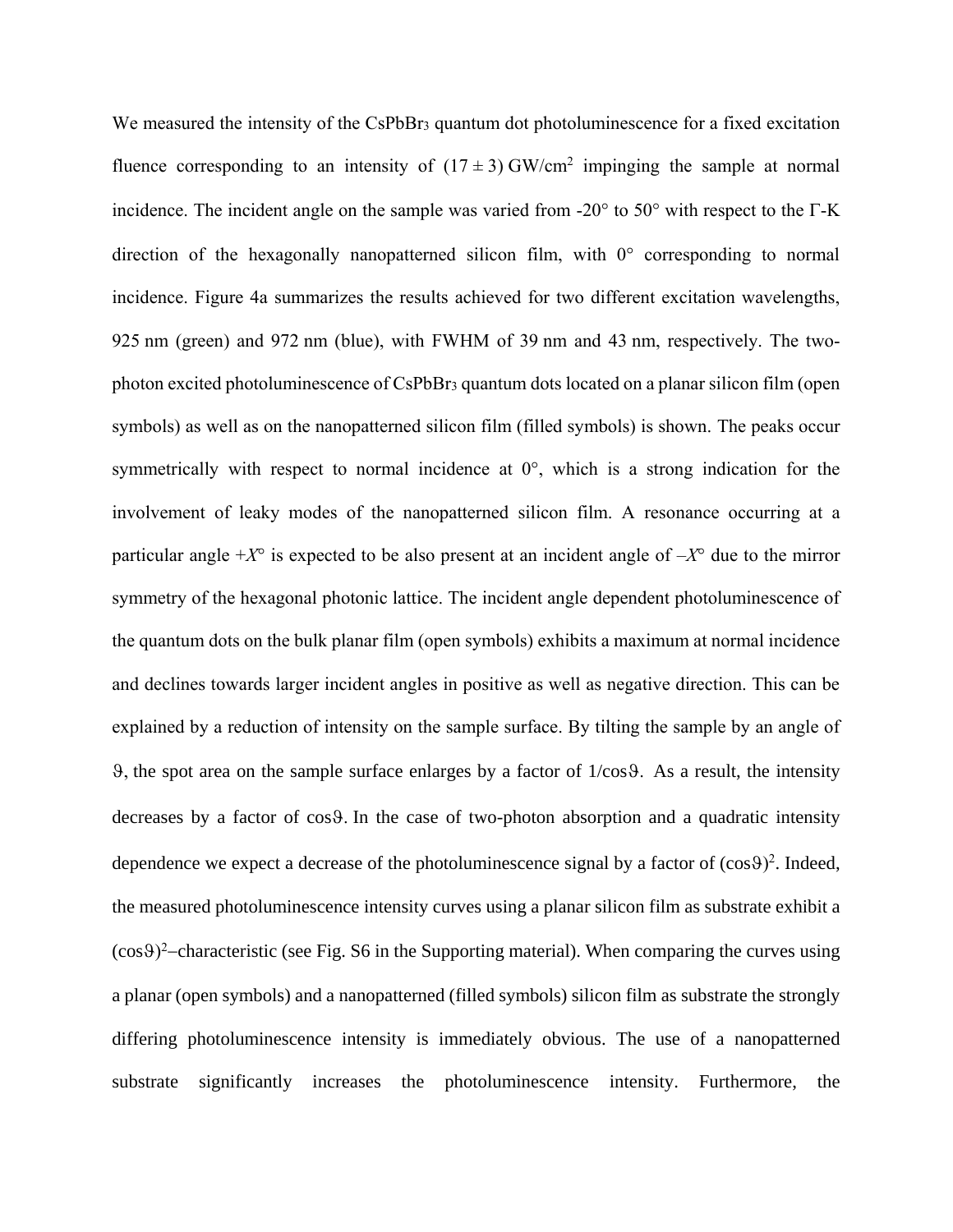photoluminescence intensity curves exhibit characteristic resonances, which are symmetric with respect to normal incidence. For an excitation at 972 nm the maximum photoluminescence signal is observed for incident angles of  $\pm 14^{\circ}$ . If the quantum dots are excited at 925 nm the maximum photoluminescence occurs at an incident angle of  $+24^{\circ}$ . Figure 4b shows the example photoluminescence spectra of CsPbBr<sup>3</sup> quantum dots located on a nanopatterned silicon film (green curve) and on a planar silicon film (black curve) for an excitation at 925 nm at an incident angle of +24°. In this case, we observe an enhancement of two-photon-pumped photoluminescence by a factor of 15 by using a nanopatterned instead of a planar substrate.

In order to explain the experimentally measured photoluminescence enhancements by placing the quantum dots onto a periodically nanostructured surface instead of using a planar substrate, we use the optical simulations as shown in Fig. 2. The two-photon-absorption experiment shown in Fig. 4a can qualitatively be compared to the averaged cut through the wavelength- and angledependent local field energy enhancement  $E_{+}$  map at a certain excitation wavelength with large FWHM (Fig. 2e and 2f). In experiment as well as in simulations, the excitation wavelength is kept fixed, while the angle of incidence is varied. As  $E_{+}$  is a linear measure for the intensity enhancement and the two-photon-absorption pumped photoluminescence depends quadratically on the intensity, absolute enhancement values are not comparable. However, the excitation conditions in terms of wavelength and incident angle for maximum photoluminescence can be predicted. The green circles shown in Fig. 4a depict the photoluminescence intensity at 925 nm excitation, which corresponds to the cut through the field energy enhancement map shown in Fig. 2e. Both, experimentally and numerically, a single peak is observed occurring at an incident angle of 24° (experiment) and 26° (simulation), respectively. Further, the blue squares shown in Fig. 4a, depicting the photoluminescence intensity at excitation with center wavelength 972 nm,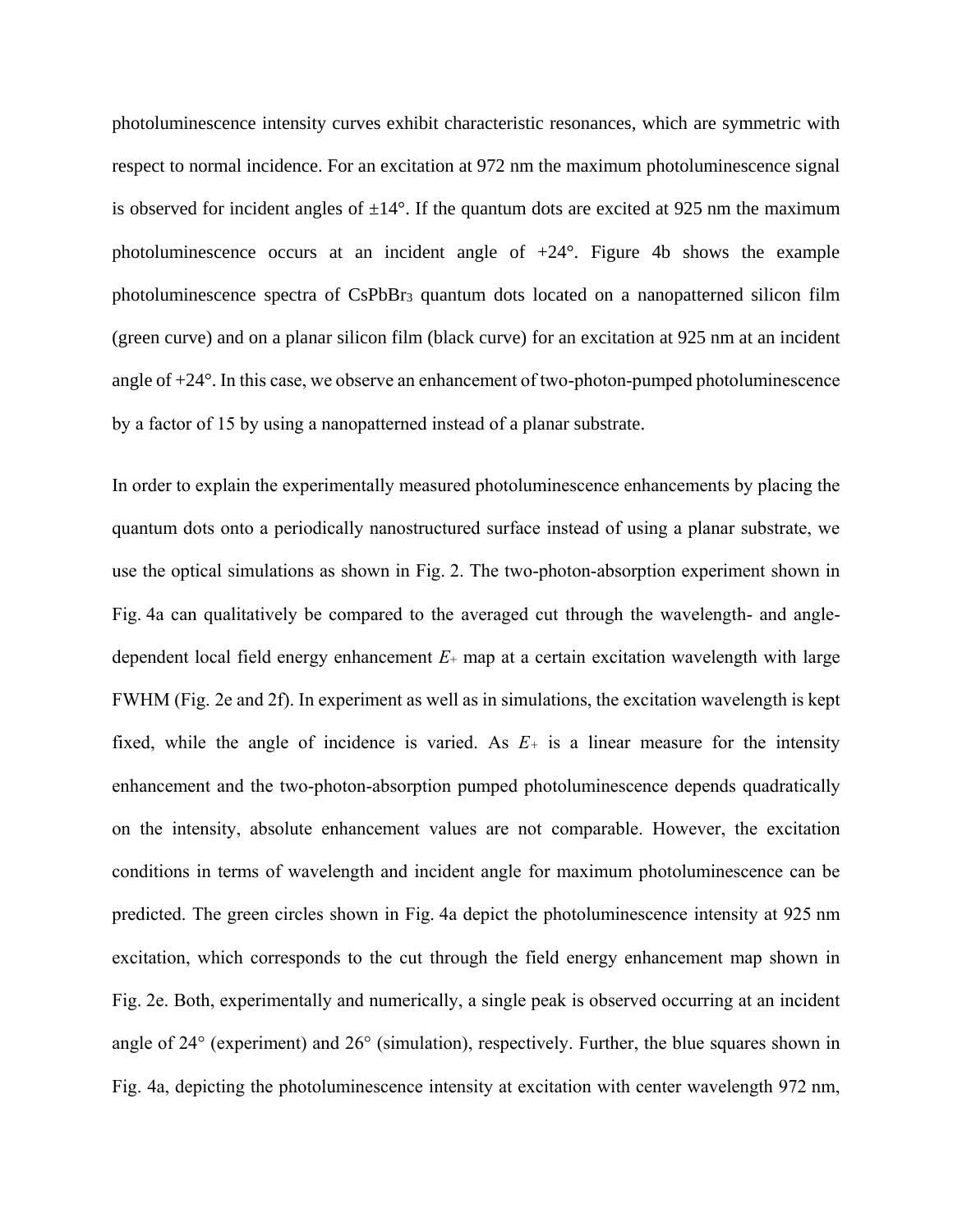qualitatively corresponds to the simulated cut through the electric field energy enhancement map shown in Fig. 2f. Here, the highest measured photoluminescence occurs at an incident angle of 14° while the simulated maximum near-field enhancement is calculated for 16°. Qualitative agreement is hence excellent and excitation conditions (angle of incidence and wavelength) yielding maximum two-photon-pumped photoluminescence can be effectively predicted by our numerical model. Regarding quantitative values, the experimentally measured enhancement factors are lower than the numerical prediction (15 versus 56) but in the same order of magnitude. Summing up, the interaction with leaky photonic modes of a two-dimensional photonic crystal slab can easily enhance two-photon pumped photoluminescence of perovskite quantum dots by more than one order of magnitude.

Photoluminescence intensities could eventually be further increased by specifically tuning of several experimental parameters: (1) A better match of the spectral widths of exciting beam and the photonic leaky mode, e.g. by the use of spectral filters or laser pulses with longer pulse duration and hence a narrower spectrum. (2) Choosing a resonance with strong near field enhancement and optimized spatial overlap of the 3D photonic mode distribution with the CsPbBr<sup>3</sup> quantum dots. Due to the huge parameter space and the high-dimensional output such an optimization task is challenging. A part of the authors recently introduced a machine learning method based on clustering paving the way for such a qualitative design optimization [36]. (3) The use of tailored defect structures in the periodic photonic nanostructure potentially yielding extremely large intensity enhancements [28].

The simplicity and the robustness of the approach makes it an appealing option in many fields of applications. For instance, two-photon absorption processes play a crucial role in advanced biomedical photonics. Photon-upconversion, lanthanide-doped nanoparticles that emit short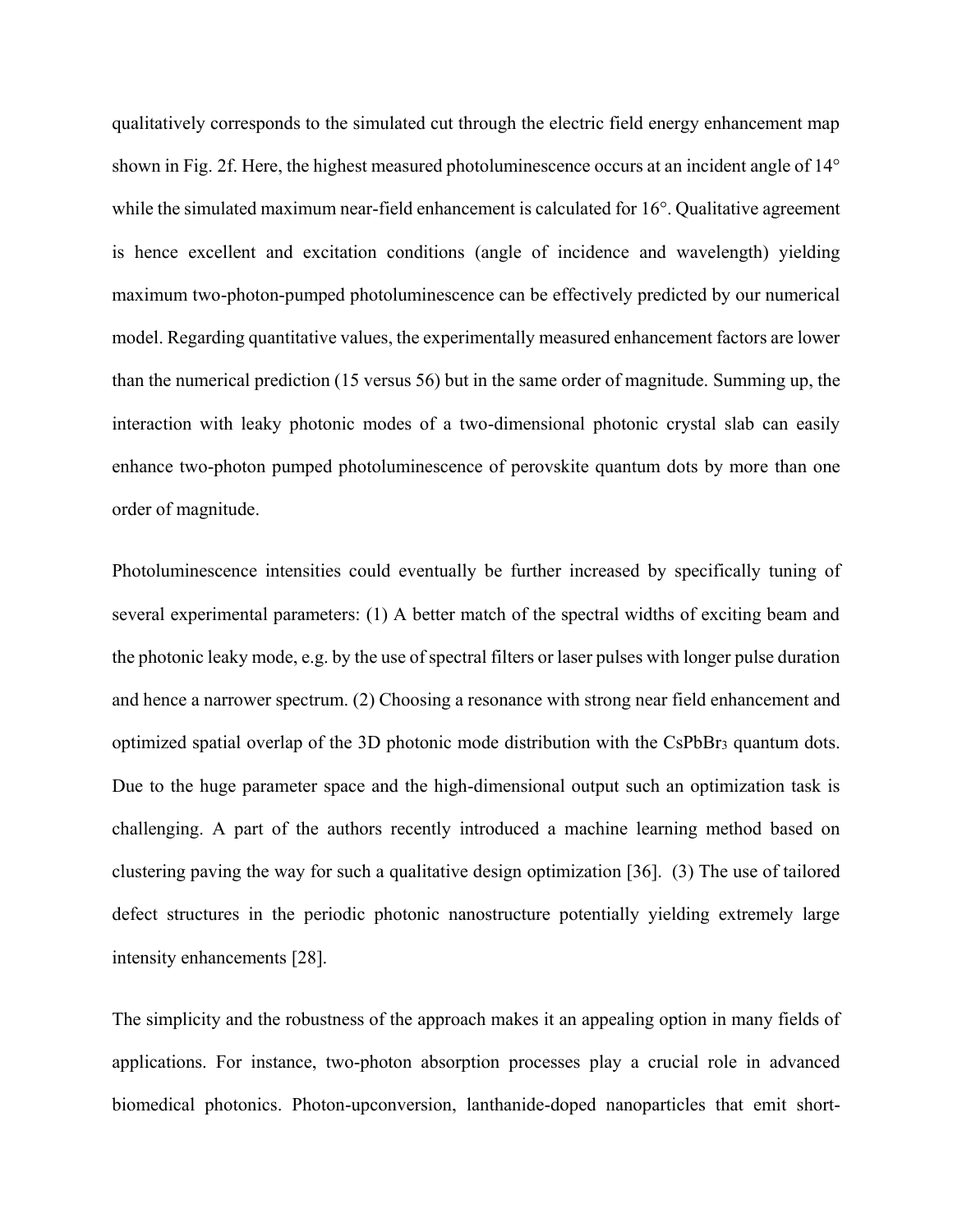wavelength light under near-infrared excitation enable nearly total elimination of autofluorescence and light scattering of the surrounding matrix. Avoidance of this optical background permits a potentially unprecedented sensitivity [3, 3, 3]. Decreasing the required illumination intensities by the use of nanophotonic structures as described in the present paper might enhance the resolution even further. Additional potential application fields involve low-threshold lasing, bioimaging and biosensing. The choice of an unsophisticated technological platform enabling large-area fabrication opens further possibilities in the solar energy sector. Multi-photon processes enable the shaping of the solar spectrum by up- and down-conversion paving the way to overcome the wellknown limit of single-junction photovoltaic devices [40].

In conclusion, the two-photon pumped photoluminescence yield of perovskite quantum dots could be enhanced by more than one order of magnitude by depositing them on a nanostructured silicon film compared to the use of a planar silicon film only. Optical simulations agree well with the experiments and can explain the observed enhanced photoluminescence by near-field enhancement effects of photonic leaky modes. The simple technological platform and robustness of the approach provide opportunities in many fields of applications involving bio imaging and sensing, low-threshold lasing and solar energy.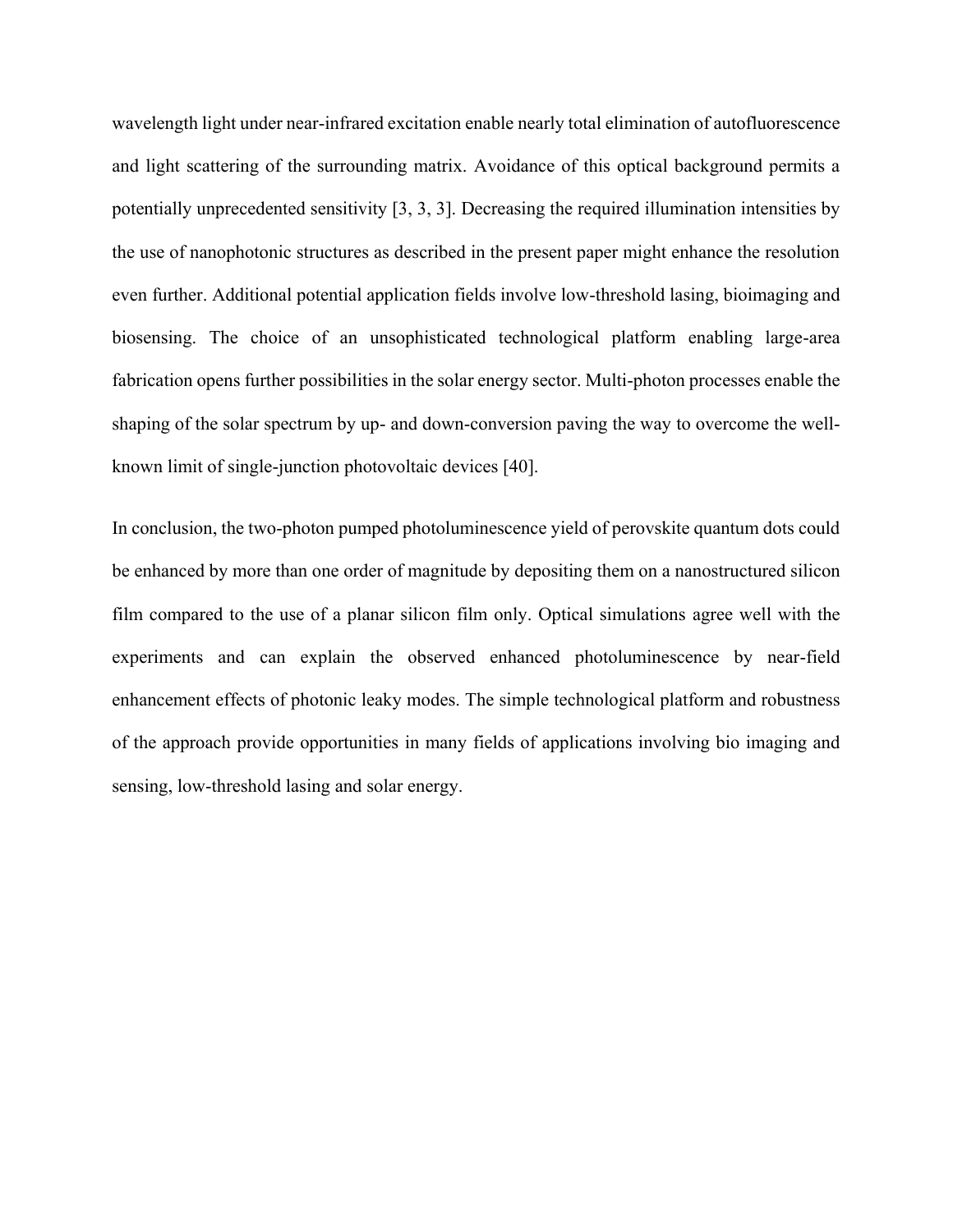#### **Methods**

#### *Synthesis of CsPbB<sup>3</sup> quantum dots*

CsPbBr<sub>3</sub> colloidal nanocrystals (NCs) were prepared by using a method developed by Protesescu et al. [1, 23] 0.814 g Cs2CO<sup>3</sup> (Sigma-Aldrich, 99%) were mixed with 40 mL 1-octadecene (ODE, Sigma-Aldrich, 90%) and 2.5 mL oleic acid (OA, Sigma-Aldrich, 90%), kept at 120 ℃ and degassed for 1 hour. The mixture was heated up to 150 ℃ for 30 min under N<sup>2</sup> atmosphere. Obtained Cs-oleate was kept in a glove box and heated up to 100 ℃ before using. Next, 0.0689 g PbBr<sup>2</sup> (Sigma-Aldrich, 99.999%) and 10 mL ODE were degassed for 1 hour at 120 ℃, afterwards 0.5 mL dry oleylamine (OAm, Sigma-Aldrich, 80−90%) and 0.5 mL OA were added and heated up to 120 ℃ under N<sup>2</sup> atmosphere. The temperature was increased to 180 ℃, then 0.4 mL Cs-oleate solution was rapidly injected. After injection, the mixted solution was immediately cooled by an ice-water bath. The ice-water cooled crude solution was centrifuged at 6500 RPM for 10 min. After the centrifugation, the supernatant was discarded and the particles were re-dispersed in toluene. In order to obtain narrow size distribution of NCs, the solution was again centrifuged at 2500 RPM for 5 min. After this centrifugation, the supernatant was collected.

We calculated the quantum dot concentration in the NC film drop-cast on the silicon photonic crystal to about 5 to  $6 \cdot 10^{12}$  cm<sup>-2</sup>, considering the concentration in the initial solution (0.35 µmol/L), the volume of one droplet for drop-casting (14 µL; diameter of 3 mm) and the area of the nearly circular drop-cast spot on the sample  $(0.5 \text{ cm}^2)$ ; diameter of 8 mm). As cross check, we calculated the amount of NCs in one monolayer to about  $8 \cdot 10^{11}$  cm<sup>-2</sup> (considering the NC size of 9.4 nm plus 2 nm capping). The 80 nm thick NC film hence consists of about 7 monolayers, yielding a NC concentration of about 5 to  $6 \cdot 10^{12}$  cm<sup>-2</sup>, which is consistent with the value above.

#### *Fabrication of silicon photonic crystal slabs*

We fabricate crystalline silicon photonic crystal slabs in hexagonal nanohole geometry on glass substrates on an initial area of 5 x 5 cm<sup>2</sup> by a process sequence comprising nanoimprint-lithography as well as silicon thin-film deposition and crystallization techniques. Starting point is a nanoimprint template written into a silicon wafer with hexagonally arranged nano-columns exhibiting a period of 600 nm, a column diameter of 300 nm and a column height of 500 nm by Eulitha AG, Switzerland, serving as master structure. A soft nanoimprint stamp is prepared as mold for the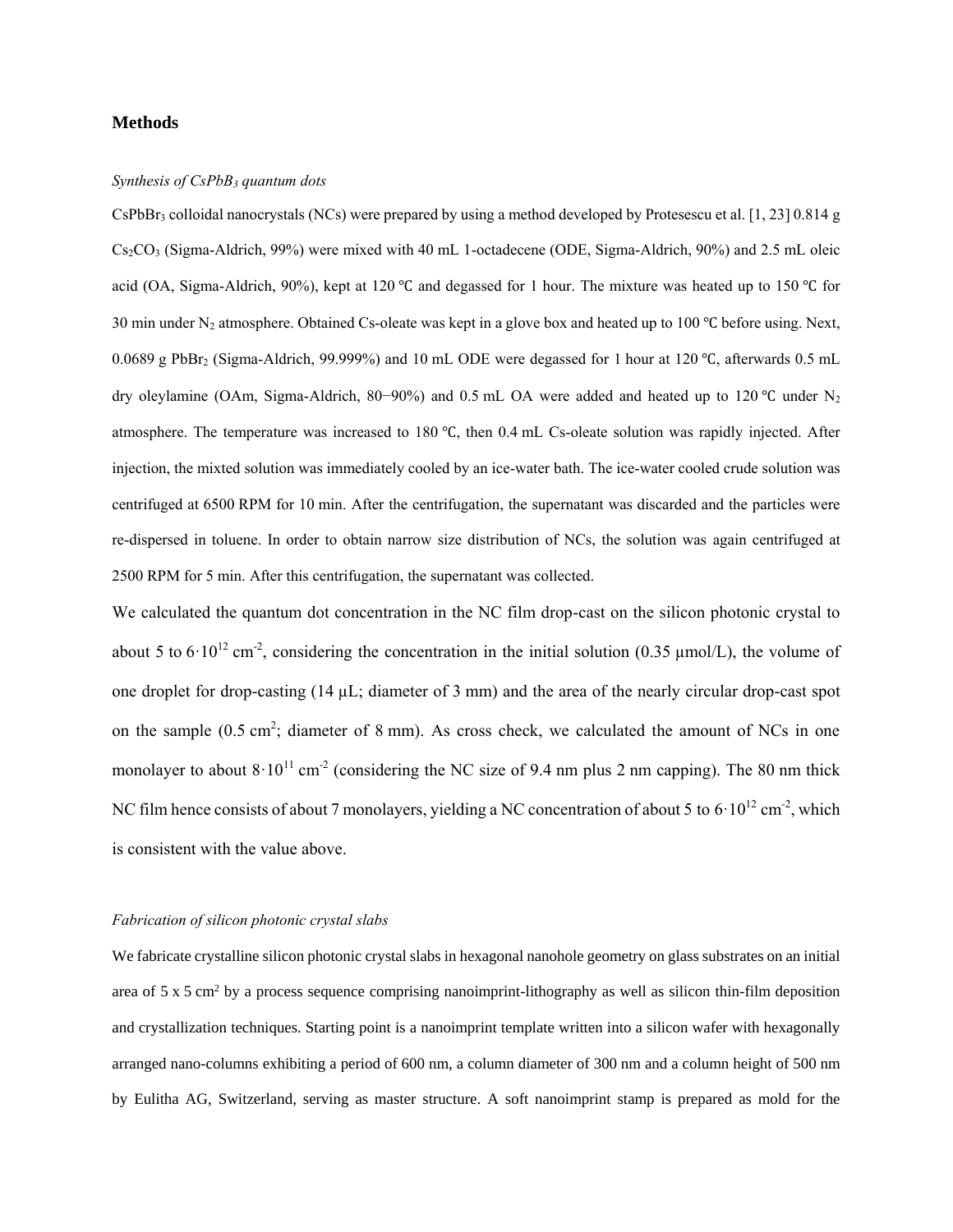replication process by pouring poly-(dimethyl) siloxane (PDMS) onto the template and subsequent curing at 70°C. We replicate the columnar template structure by imprinting this PDMS-stamp onto glasses coated by an organicinorganic sol-gel consisting of a mixture of methyl-tri-methoxy-silane and tetra-methoxy-ortho-silicate [41]. The following broadband UV-curing for 5 minutes and – after having peeled off the PDMS soft stamp - thermal annealing for 60 minutes at 600°C removes organic residues and yields a silica replica of the original template considering a shrinkage of the columnar features of about 50%. The resulting hexagonally arranged silica nano-columns on glass substrates exhibit a period of 600 nm and a column height of 230 nm. We use these high-temperature stable nanostructured sol-gel coated glasses as substrate for the fabrication of crystalline silicon photonic crystal slabs in nanohole geometry. First, an amorphous silicon layer of around 120 nm is deposited by electron-beam evaporation, a directional non-conformal deposition method, at a heater temperature of around 450°C. A self-organized solid phase crystallization process by thermal annealing for 20 hours at 600°C yields a silicon layer with partially crystalline and partially amorphous regions. While the crystallization of the silicon deposited on steep flanks of the columnar features is suppressed, the bulk part of the layer becomes crystalline. The residual amorphous silicon parts surrounding the columnar silica features of the substrate are selectively removed by using a wet-chemical etch solution consisting of a phosphorous acid/nitric acid/hydrofluoric acid based silicon etchant for 2-4 seconds. In this intermediate stage, the structure consists of a crystalline silicon film with hexagonally arranged nanoholes. From these nanoholes silica pillars covered by a crystalline silicon cap protrude as the thickness of the deposited silicon film is smaller than the height of the silica nano-columns. In the last step, the protruding silica-silicon pillars are removed by mechanical abrasion using a fuzz-free tissue. The final result is a  $5 \times 5$  cm<sup>2</sup> large glass substrate covered by a crystalline silicon photonic crystal slab in hexagonal nanohole array geometry with 115 nm layer thickness, 600 nm period and 365 nm hole diameter.

#### *Angular resolved reflectance measurements*

Angular resolved reflectance was measured using a Lambda 1050 UV/Vis Spectrophotometer by Perkin Elmer with automated reflectance/transmittance analyzer (ARTA) supplement [42]. The sample is mounted on a rotatable holder with the rotation axis exactly on the sample surface. When the sample is rotated, i.e. when angle of incidence is varied, the detector movement is coordinated such that the detector position always corresponds to the specularly reflected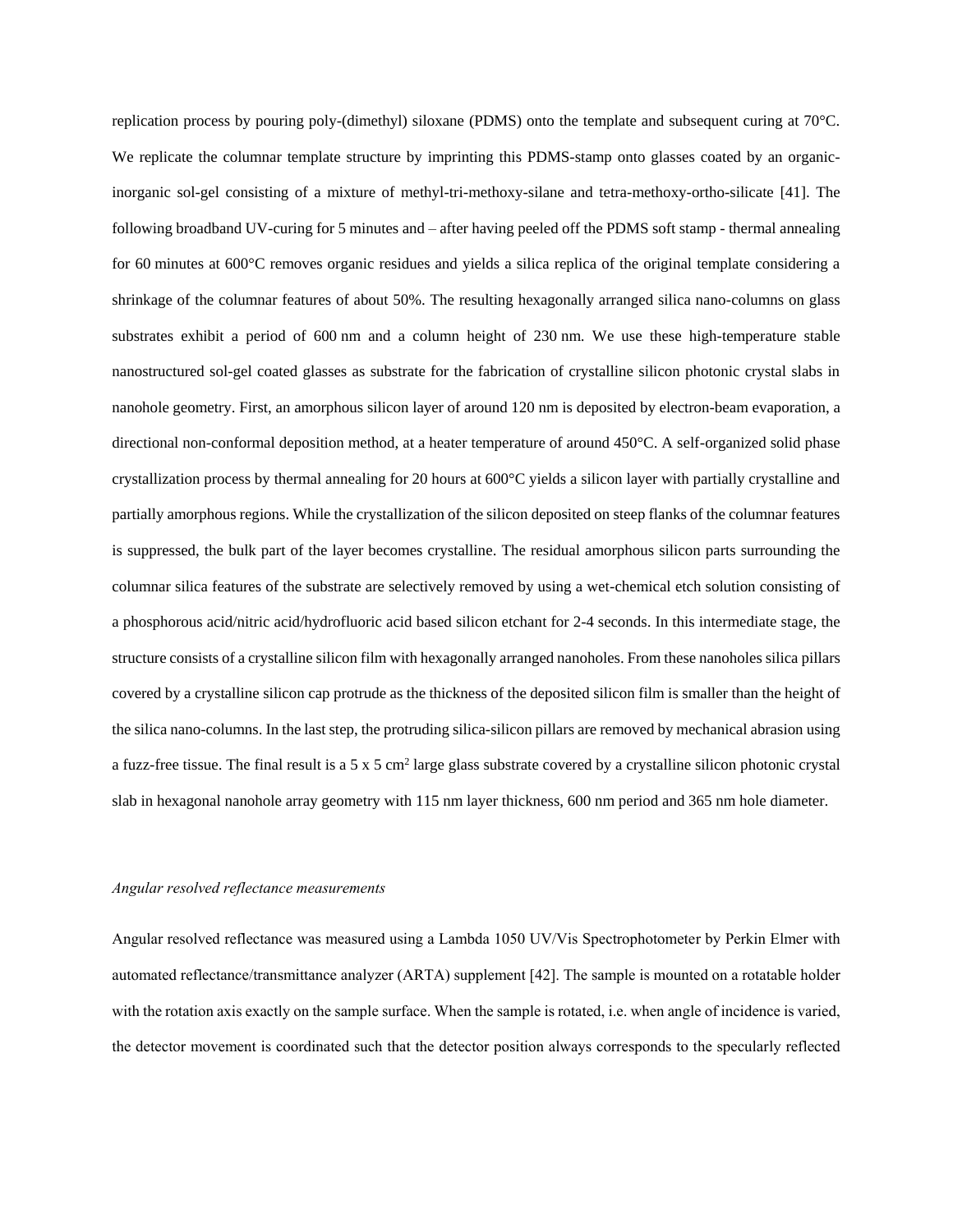beam. Rotation angles close to normal incidence  $(-10^{\circ}  $9 < +10^{\circ})$  are omitted, because the detector cannot be moved$ directly in front of the light entrance port in this case.

#### *Excitation fluence determination*

For determination of the intensity impinging on the sample surface at normal incidence we considered a circular Gaussian beam profile with diameter  $FWHM = (500 \pm 10)$   $\mu$ m measured using a profile sensor (S9132, Hamamatsu) made by Pascher Instruments AB, a pulse length  $\tau_p = (80 \pm 10)$  fs and a temporal Gaussian pulse shape, a repetition rate of  $v_{\text{rep}} = 1$  kHz and a mean beam power  $P_{\text{mean}}$  measured using a thermal effect-based power meter (Model 1918-C, Newport). We calculated the peak power of the optical pulse  $P_{\text{peak}}$  by  $P_{\text{peak}} = 0.94 \cdot P_{\text{mean}}/(\nu_{\text{rep}} \cdot \tau_{\text{p}})$ , as well as the peak intensity  $I_{\text{peak}}$  by  $I_{\text{peak}} = P_{\text{peak}}/(\pi w^2/2)$  with  $w = 0.8495 \cdot FWHM$ .

#### *Numerical simulations*

For computing reflectance spectra and field energy enhancement we model the structure as a periodic array, with a hexagonal unit cell as depicted in Fig. 2d. In accordance with the experimental setup, the periodicity length is 600 nm, the height of the Si layer is 116 nm, the diameter of the pores in the Si layer is 367 nm, and the height of the conformal QD layer is 80 nm. For  $SiO<sub>2</sub>$ , a refractive index of  $n = 1.53$ , and for Si, tabulated data (E.D. Palik) is used. The timeharmonic Maxwell equations are solved using an adaptive finite-element method implemented in the commercial solver JCMsuite [29]. The unit cell of the periodic array is meshed with about 1600 prismatoidal mesh elements with sidelengths between 25 nm and 70 nm. Second order finite-elements [29] are used for the FEM discretization of the computed fields. With this numerical setting, the computation time on a standard desktop computer for a single, timeharmonic simulation is about 15 seconds. We have checked numerical accuracy by both, refining the spatial meshing as well as increasing the polynomial order of the FEM discretization in convergence test simulations. In order to obtain angle- and wavelength-dependent spectra, the wavelength and angle of incidence of the plane-wave excitation is varied in a series of computations. Reflectance and field energy enhancement are obtained from the near fields using fieldintegration post-processes.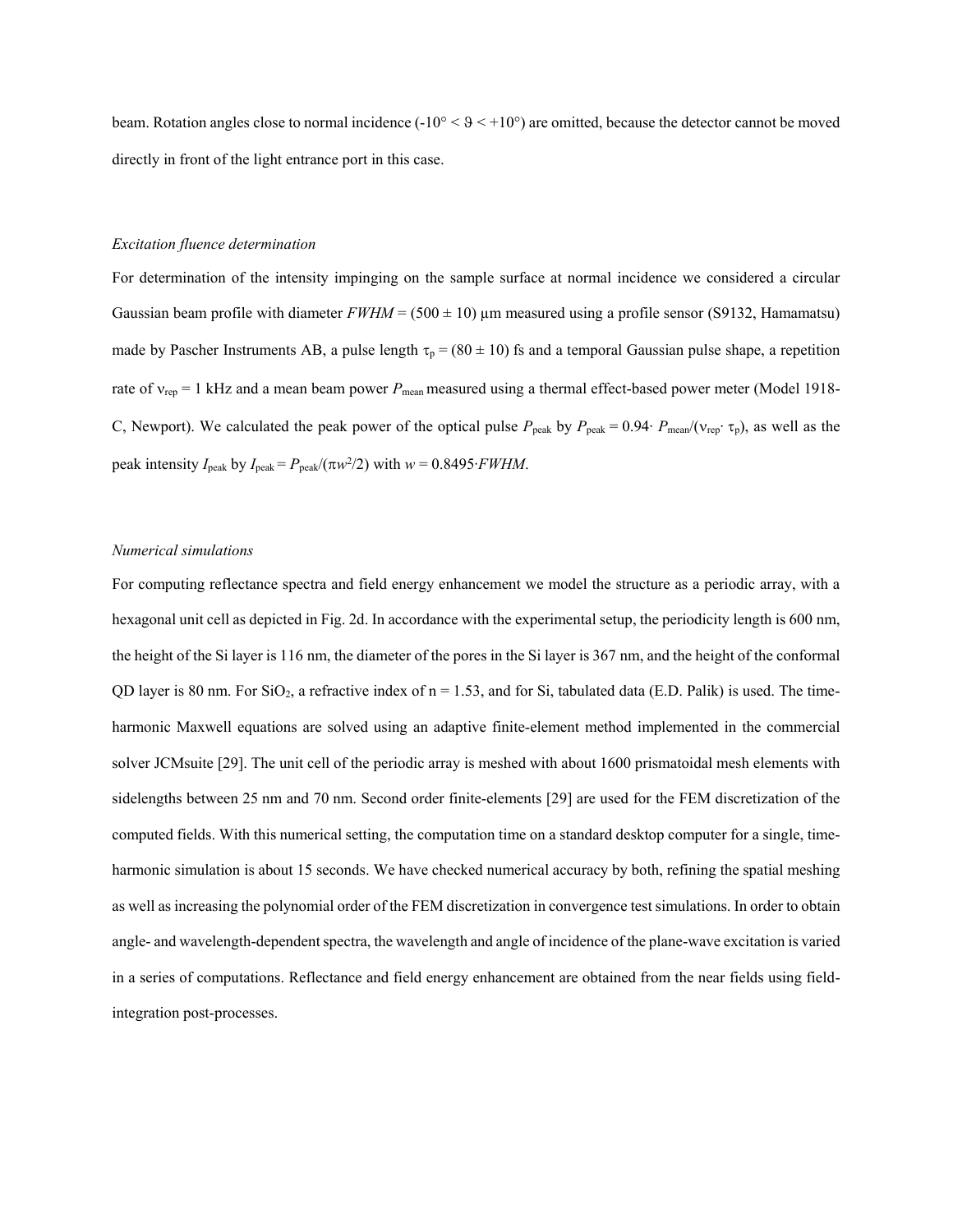# ASSOCIATED CONTENT

The manuscript is accompanied by **Supporting Information** containing

- Scanning electron microscopic image of the CsPbBr<sub>3</sub> coating on bulk and nanotextured parts of the silicon layer.
- Simulated angular resolved reflectance data for a wide range of effective refractive indices of the quantum dot containing effective medium.
- Simulated electric field energy enhancement in the 80 nm thick CrPbBr<sup>3</sup> quantum dot containing layer at short wavelengths (500 nm)
- Photonic crystal design: Simulated angular resolved reflectance data for a wide range of thicknesses of the silicon photonic crystal slab
- Fitting details for the determination of the upper intensity threshold
- Details on the  $(cos 9)<sup>2</sup>$ -characteristic of photoluminescence signal dependent on the incident angle

# AUTHOR INFORMATION

Corresponding Author

E-mail: christiane.becker@helmholtz-berlin.de.

## Author Contributions

The manuscript was written through contributions of all authors. All authors have given approval to the final version of the manuscript.

Funding Sources German Federal Ministry of Education and Research (BMBF) Deutsche Forschungsgemeinschaft (DFG) Einstein Foundation Berlin Swedish Research Council Knut and Alice Wallenberg Foundation Swedish Energy Agency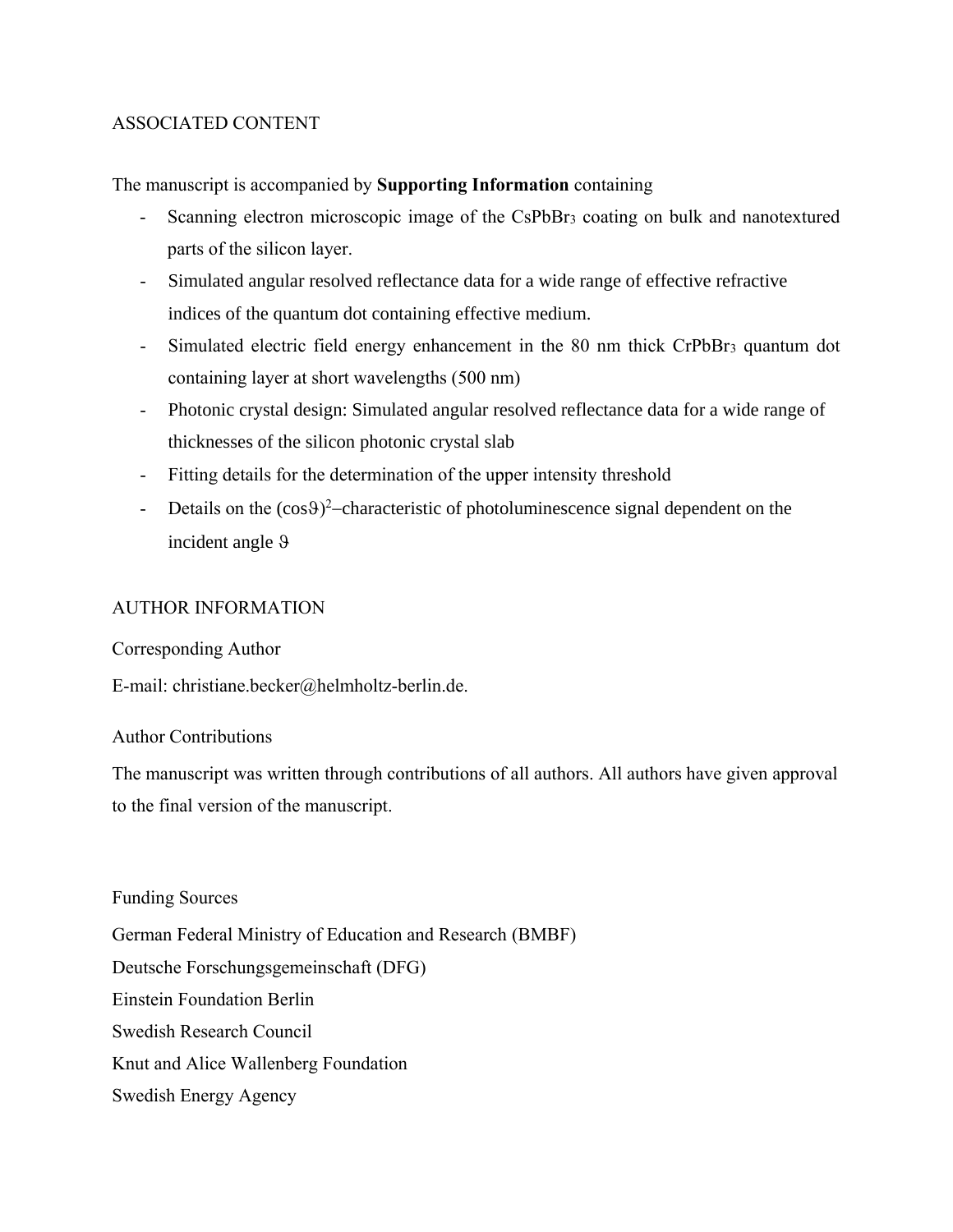NanoLund Crafoord Foundation

## ACKNOWLEDGMENT

We thank Carola Klimm from Helmholtz-Zentrum Berlin for SEM imaging. We acknowledge the German Federal Ministry of Education and Research for funding the research activities of the Nano-SIPPE group within the program NanoMatFutur (No. 03X5520). The simulation results were obtained at the Berlin Joint Lab on Optical Simulations for Energy Research (BerOSE) of Helmholtz-Zentrum Berlin für Materialien und Energie, Zuse Institute Berlin and Freie Universität Berlin. Work in Lund was financed by the Swedish Research Council (VR), the Knut and Alice Wallenberg Foundation, the Swedish Energy Agency, NanoLund and the Crafoord Foundation. We acknowledge Einstein Foundation Berlin for funding within ECMath-OT9 and Deutsche Forschungsgemeinschaft (DFG) for funding within SFB787-B4.

### REFERENCES

[1] Loredana Protesescu, Sergii Yakunin, Maryna I. Bodnarchuk, Franziska Krieg, Riccarda Caputo, Christopher H. Hendon, Ruo Xi Yang, Aron Walsh, and Maksym V. Kovalenko. Nanocrystals of cesium lead halide perovskites  $(CsPbX<sub>3</sub>, x = Cl, Br, and I)$ : Novel optoelectronic materials showing bright emission with wide color gamut. *Nano Letters*, 15(6):3692–3696, 2015.

[2] Sergii Yakunin, Loredana Protesescu, Franziska Krieg, Maryna I. Bodnarchuk, Georgian Nedelcu, Markus Humer, Gabriele De Luca, Manfred Fiebig, Wolfgang Heiss, and Maksym V. Kovalenko. Low-threshold amplified spontaneous emission and lasing from colloidal nanocrystals of caesium lead halide perovskites. *Nature Communications*, 6:8056, 2015.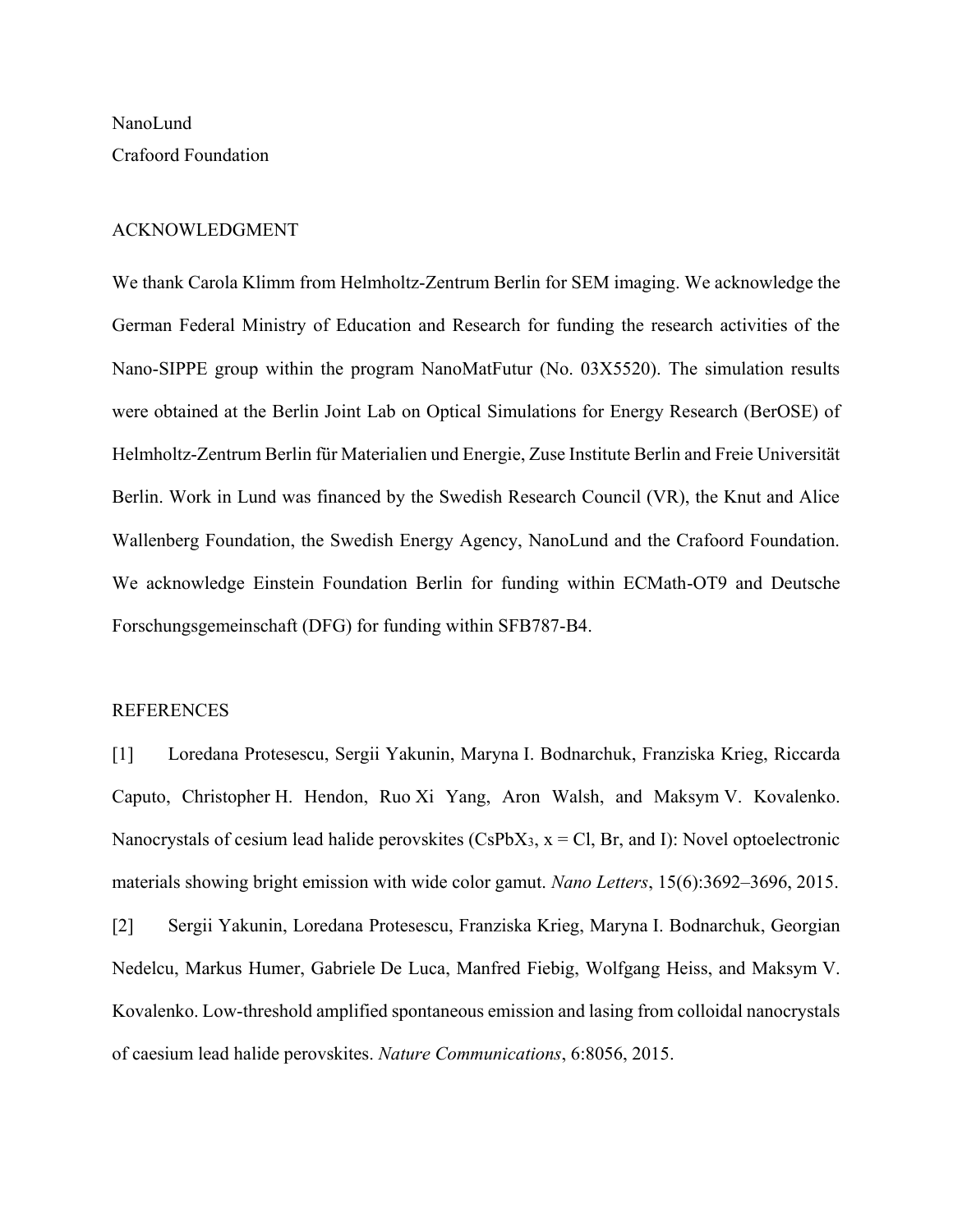[3] Yue Wang, Xiaoming Li, Jizhong Song, Lian Xiao, Haibo Zeng, and Handong Sun. Allinorganic colloidal perovskite quantum dots: A new class of lasing materials with favorable characteristics. *Advanced Materials*, 27(44):7101–7108, 2015.

[4] Maksym V. Kovalenko, Loredana Protesescu, and Maryna I. Bodnarchuk. Properties and potential optoelectronic applications of lead halide perovskite nanocrystals. *Science*, 358(6364):745–750, 2017.

[5] Jianhai Li, Leimeng Xu, Tao Wang, Jizhong Song, Jiawei Chen, Jie Xue, Yuhui Dong, Bo Cai, Qingsong Shan, Boning Han, and Haibo Zeng. 50-fold EQE improvement up to 6.27% of solution-processed all-inorganic perovskite CsPbBr<sub>3</sub> QLEDs via surface ligand density control. *Advanced Materials*, 29(5):1603885–n/a, 2017.

[6] Yue Wang, Xiaoming Li, Xin Zhao, Lian Xiao, Haibo Zeng, and Handong Sun. Nonlinear absorption and low-threshold multiphoton pumped stimulated emission from all-inorganic perovskite nanocrystals. *Nano Letters*, 16(1):448–453, 2016.

[7] Yanqing Xu, Qi Chen, Chunfeng Zhang, Rui Wang, Hua Wu, Xiaoyu Zhang, Guichuan Xing, William W. Yu, Xiaoyong Wang, Yu Zhang, and Min Xiao. Two-photon-pumped perovskite semiconductor nanocrystal lasers. *Journal of the American Chemical Society*, 138(11):3761–3768, 2016.

[8] Junsheng Chen, Karel Zidek, Pavel Chabera, Dongzhou Liu, Pengfei Cheng, Lauri Nuuttila, Mohammed J. Al-Marri, Heli Lehtivuori, Maria E. Messing, Keli Han, Kaibo Zheng, and Tönu Pullerits. Size- and wavelength-dependent two-photon absorption cross-section of CsPbBr<sup>3</sup> perovskite quantum dots. *The Journal of Physical Chemistry Letters*, 8(10):2316–2321, 2017.

[9] Junsheng Chen, Pavel Chabera, Torbjörn Pascher, Maria E. Messing, Richard Schaller, Sophie Canton, Kaibo Zheng, and Tönu Pullerits. Enhanced size selection in two-photon excitation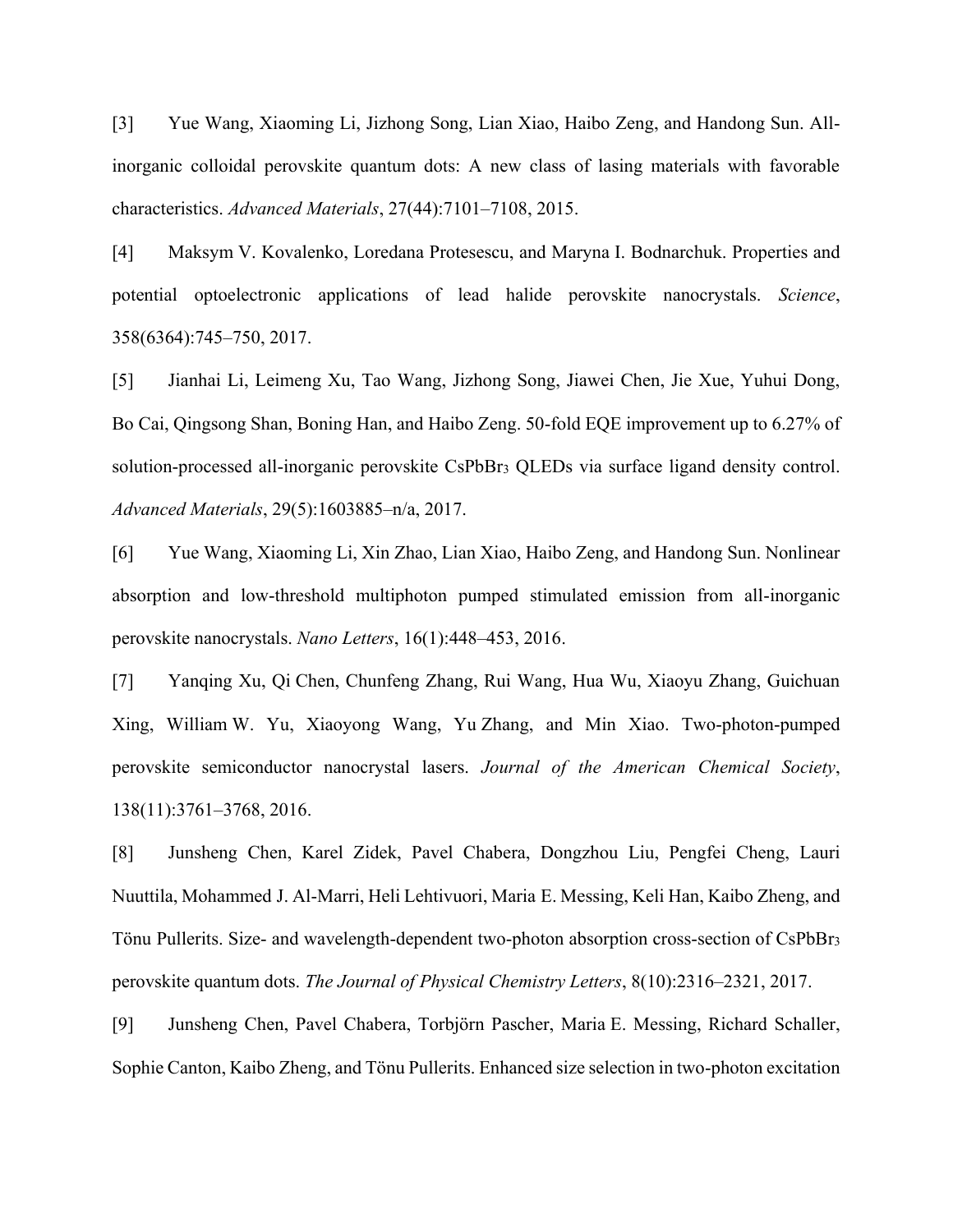for CsPbBr<sup>3</sup> perovskite nanocrystals. *The Journal of Physical Chemistry Letters*, 8(20):5119– 5124, 2017.

[10] Chun-Ying Huang, Chen Zou, Chenyi Mao, Kathryn L. Corp, Yung-Chi Yao, Ya-Ju Lee, Cody W. Schlenker, Alex K. Y. Jen, and Lih Y. Lin. CsPbBr<sub>3</sub> perovskite quantum dot vertical cavity lasers with low threshold and high stability. *ACS Photonics*, 4(9):2281–2289, 2017.

[11] Robert W. Boyd. *Nonlinear Optics*. Academic Press, 2003.

[12] Jing Yong Ye, Mitsuru Ishikawa, Yuji Yamane, Noriaki Tsurumachi, and Hiroki Nakatsuka. Enhancement of two-photon excited fluorescence using one-dimensional photonic crystals. *Applied Physics Letters*, 75(23):3605–3607, 1999.

[13] Di M. Wu, Aitzol Garcia-Etxarri, Alberto Salleo, and Jennifer A. Dionne. Plasmon-Enhanced Upconversion. *Journal of Physical Chemistry Letters*, 5(22):4020–4031, NOV 20 2014.

[14] Marjan Saboktakin, Xingchen Ye, Uday K. Chettiar, Nader Engheta, Christopher B. Murray, and Cherie R. Kagan. Plasmonic Enhancement of Nanophosphor Upconversion Luminescence in Au Nanohole Arrays. *ACS Nano*, 7(8):7186–7192, AUG 2013.

[15] Wounjhang Park, Dawei Lu, and Sungmo Ahn. Plasmon enhancement of luminescence upconversion. *Chemical Society Reviews*, 44(10):2940–2962, 2015.

[16] Wen Xu, Xu Chen, and Hongwei Song. Upconversion manipulation by local electromagnetic field. *Nano Today*, 17:54–78, DEC 2017.

[17] Wen Xu, Yongsheng Zhu, Xu Chen, Jing Wang, Li Tao, Sai Xu, Tong Liu, and Hongwei Song. A novel strategy for improving upconversion luminescence of NaYF4:Yb, Er nanocrystals by coupling with hybrids of silver plasmon nanostructures and poly(methyl methacrylate) photonic crystals. *Nano Research*, 6(11):795–807, Nov 2013.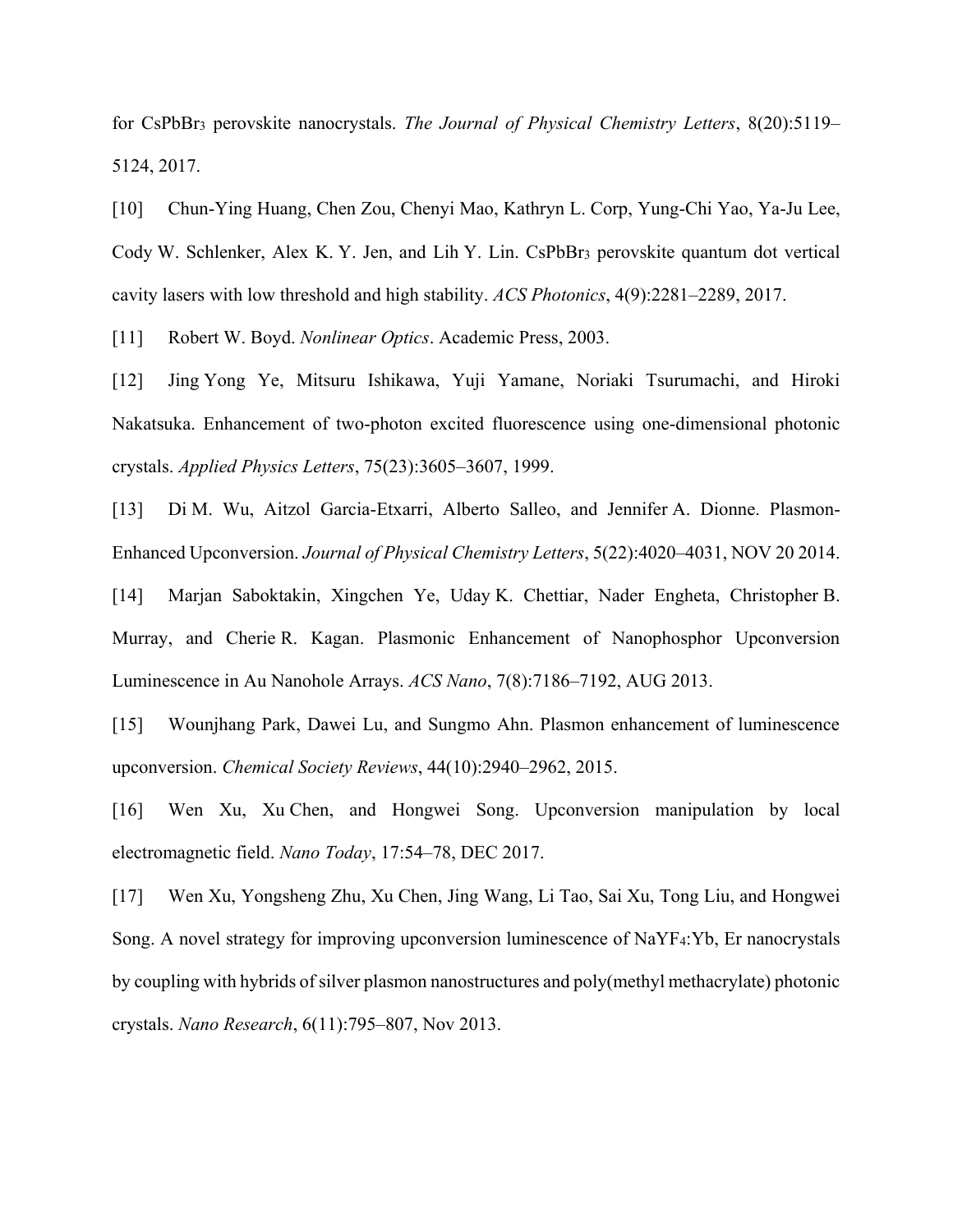[18] Arseniy I. Kuznetsov, Andrey E. Miroshnichenko, Mark L. Brongersma, Yuri S. Kivshar, and Boris Lukyanchuk. Optically resonant dielectric nanostructures. *Science*, 354(6314), 2016.

[19] Isabelle Staude and Jörg Schilling. Metamaterial-inspired silicon nanophotonics. *Nature Photonics*, 11:274, 2017.

[20] Nikhil Ganesh, Wei Zhang, Patrick C. Mathias, Edmond Chow, J. A. N. T. Soares, Viktor Malyarchuk, Adam D. Smith, and Brian T. Cunningham. Enhanced fluorescence emission from quantum dots on a photonic crystal surface. *Nature Nanotechnology*, 2(8):515–520, AUG 2007.

[21] Carlo Barth, Sebastian Roder, Daniel Brodoceanu, Tobias Kraus, Martin Hammerschmidt, Sven Burger, and Christiane Becker. Increased fluorescence of PbS quantum dots in photonic crystals by excitation enhancement. *Applied Physics Letters*, 111(3):031111, 2017.

[22] B. T. Cunningham, M. Zhang, Y. Zhuo, L. Kwon, and C. Race. Recent advances in biosensing with photonic crystal surfaces: A review. *IEEE Sensors Journal*, 16(10):3349–3366, May 2016.

[23] Junsheng Chen, Dongzhou Liu, Mohammed J. Al-Marri, Lauri Nuuttila, Heli Lehtivuori, and Kaibo Zheng. Photo-stability of cspbbr3 perovskite quantum dots for optoelectronic application. *Science China-Materials*, 59(9):719–727, 9 2016.

[24] C. Becker, V. Preidel, T. Sontheimer, C. Klimm, E. Rudigier-Voigt, M. Bockmeyer, and B. Rech. Direct growth of periodic silicon nanostructures on imprinted glass for photovoltaic and photonic applications. *Physica Status Solidi C*, 9(10-11):2079-2082, 2012.

[25] J. Merkel, T. Sontheimer, B. Rech, and C. Becker. Directional growth and crystallization of silicon thin films prepared by electron-beam evaporation on oblique and textured surfaces. *Journal of Crystal Growth*, 367:126–130, 2013.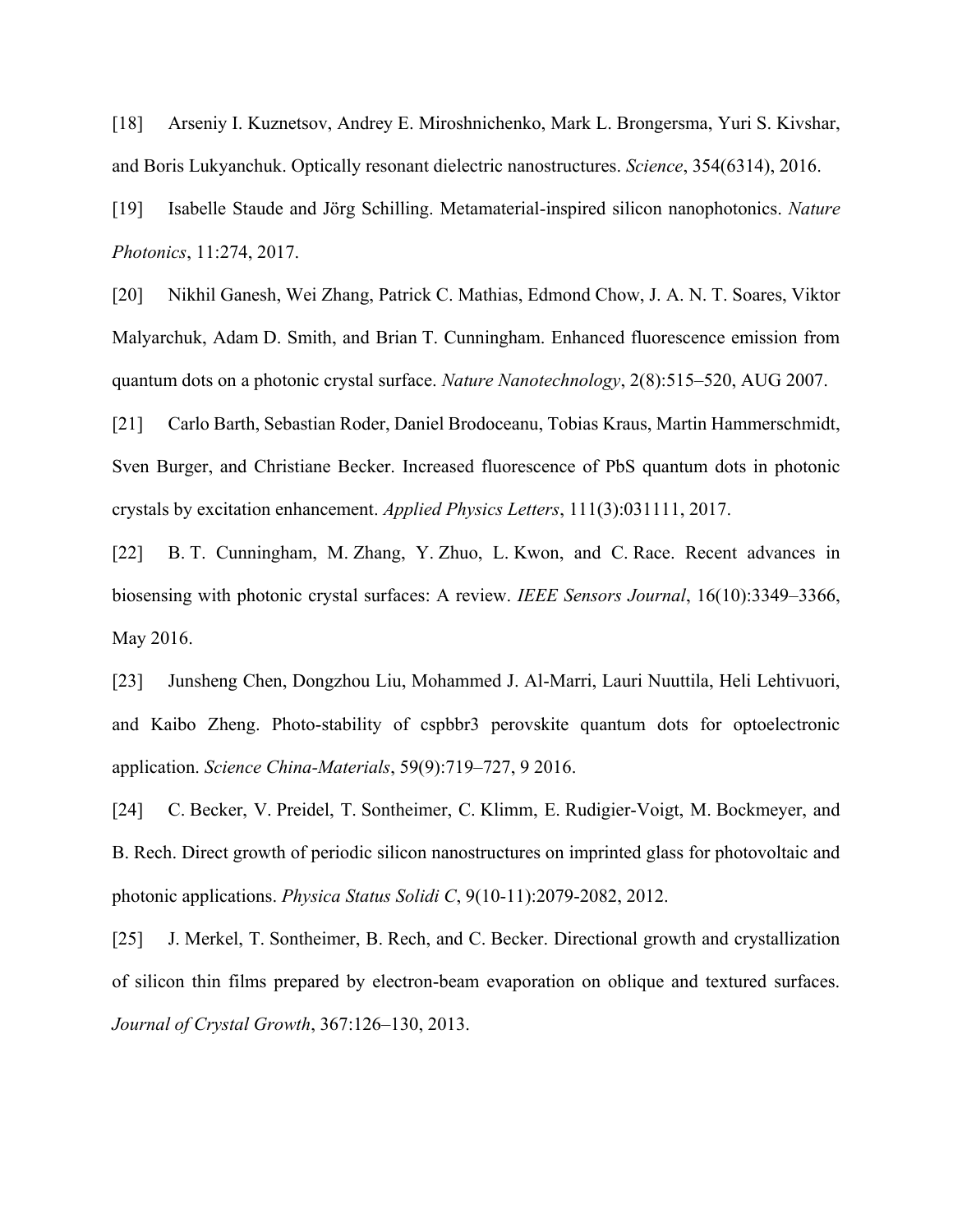[26] Christiane Becker, Philippe Wyss, David Eisenhauer, Jürgen Probst, Veit Preidel, Martin Hammerschmidt, and Sven & Burger. 5 x 5 cm<sup>2</sup> silicon photonic crystal slabs on glass and plastic foil exhibiting broadband absorption and high-intensity near-fields. *Scientific Reports*, 4:5886, 2014.

[27] V. N. Astratov, D. M. Whittaker, I. S. Culshaw, R. M. Stevenson, M. S. Skolnick, T. F. Krauss, and R. M. De La Rue. Photonic band-structure effects in the reflectivity of periodically patterned waveguides. *Physical Review B*, 60:R16255–R16258, Dec 1999.

[28] J.D. Joannopoulos, S.G. Johnson, J.N. Winn, and R.D. Meade. *Photonic Crystals: Molding the Flow of Light (Second Edition)*. Princeton University Press, 2011.

[29] Jan Pomplun, Sven Burger, Lin Zschiedrich, and Frank Schmidt. Adaptive finite element method for simulation of optical nano structures. *physica status solidi b*, 244:3419–3434, 2007.

[30] Dmitry N. Dirin, Ihor Cherniukh, Sergii Yakunin, Yevhen Shynkarenko, and Maksym V. Kovalenko. Solution-grown CsPbBr<sup>3</sup> perovskite single crystals for photon detection. *Chemistry of Materials*, 28(23):8470–8474, 2016.

[31] Xingwang Zhang, Shinhyuk Choi, Dake Wang, Carl H. Naylor, A.T. Charlie Johnson, and Ertugrul Cubukcu. Unidirectional Doubly Enhanced MoS<sub>2</sub> Emission via Photonic Fano Resonances. *Nano Letters*, 17:6715-6720, 2017.

[32] Ngoc-Vu Hoang, Antonio Pereira, Hai Son Nguyen, Emmanuel Drouard, Bernard Moine, Thierry Deschamps, Regis Orobchouk, Anne Pillonnet, and Christian Seassal. Giant Enhancement of Luminescence Down-Shifting by a Doubly Resonant Rare-Earth-Doped Photonic Metastructure. *ACS Photonics*, 4:1705-1712, 2017.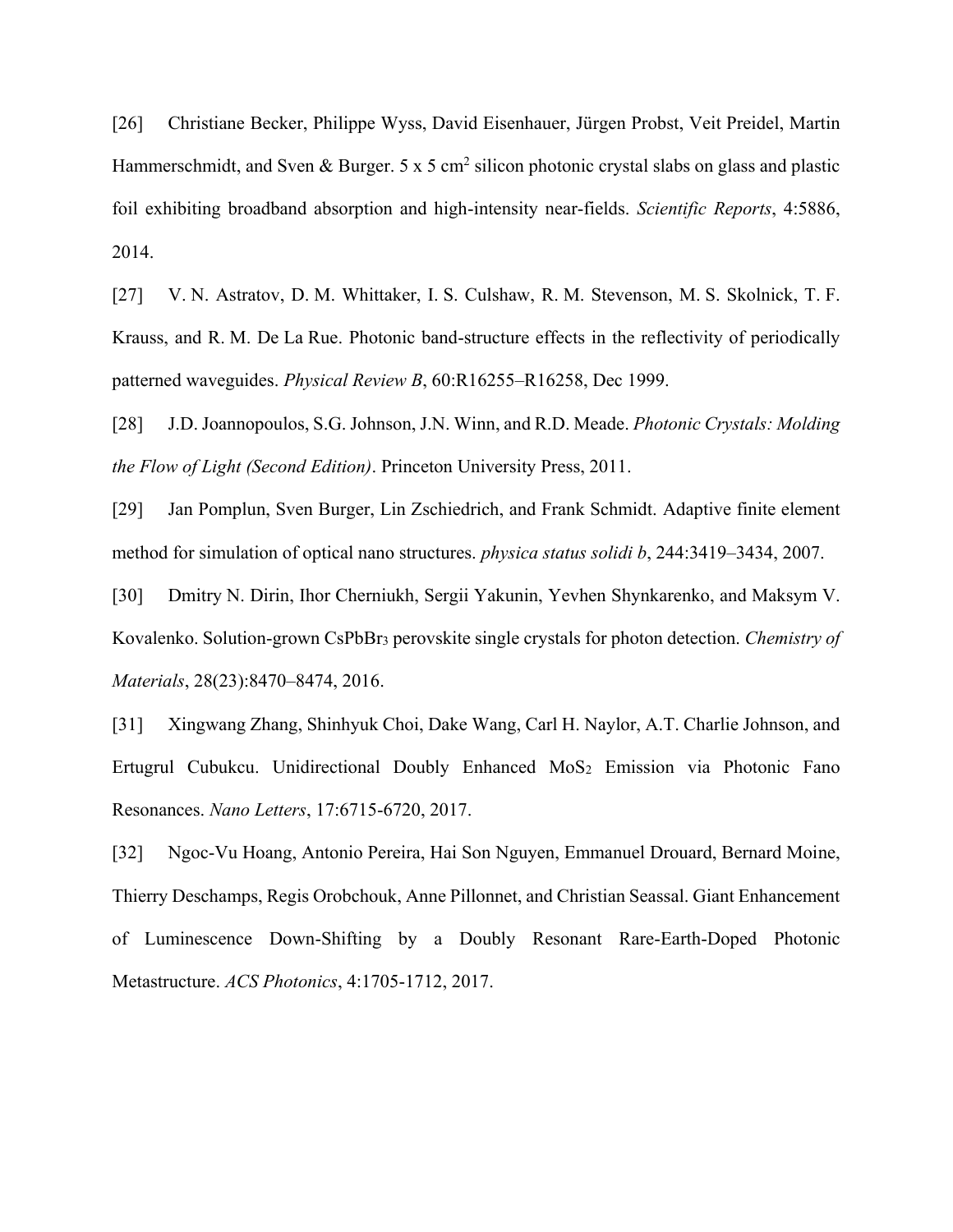[33] Shanhui Fan, Pierre R. Villeneuve, J. D. Joannopoulos, and E. F. Schubert. High extraction efficiency of spontaneous emission from slabs of photonic crystals. *Phys. Rev. Lett.*, 78:3294– 3297, Apr 1997.

[34] Lukas Ondic, Katerina Dohnalova, Martin Ledinsky, Alexander Kromka, Oleg Babchenko, and Bohuslav Rezek. Effective extraction of photoluminescence from a diamond layer with a photonic crystal. *ACS Nano*, 5(1):346–350, 2011.

[35] C. Wiesmann, K. Bergenek, N. Linder, and U.T. Schwarz. Photonic crystal LEDs designing light extraction. *Laser & Photonics Reviews*, 3(3):262–286.

[36] Carlo Barth and Christiane Becker. Machine learning classification for field distributions of photonic modes. *arXiv: 1803.08290*, (arXiv:1803.08290 [physics.optics]), March 2018.

[37] Feng Wang, Debapriya Banerjee, Yongsheng Liu, Xueyuan Chen, and Xiaogang Liu. Upconversion nanoparticles in biological labeling, imaging, and therapy. *Analyst*, 135:1839–1854, 2010.

[38] Markus Haase and Helmut Schäfer. Upconverting nanoparticles. *Angewandte Chemie International Edition*, 50(26):5808–5829, 2011.

[39] Yong Il Park, Kang Taek Lee, Yung Doug Suh, and Taeghwan Hyeon. Upconverting nanoparticles: a versatile platform for wide-field two-photon microscopy and multi-modal in vivo imaging. *Chem. Soc. Rev.*, 44:1302–1317, 2015.

[40] T. Trupke, M. A. Green, and P. Würfel. Improving solar cell efficiencies by up-conversion of sub-band-gap light. *Journal of Applied Physics*, 92(7):4117–4122, 2002.

[41] Marc Verschuuren and Hans Van Sprang. 3D photonic structures by sol-gel imprint lithography. *MRS Proceedings*, 1002:1002-N03–05, 2007.